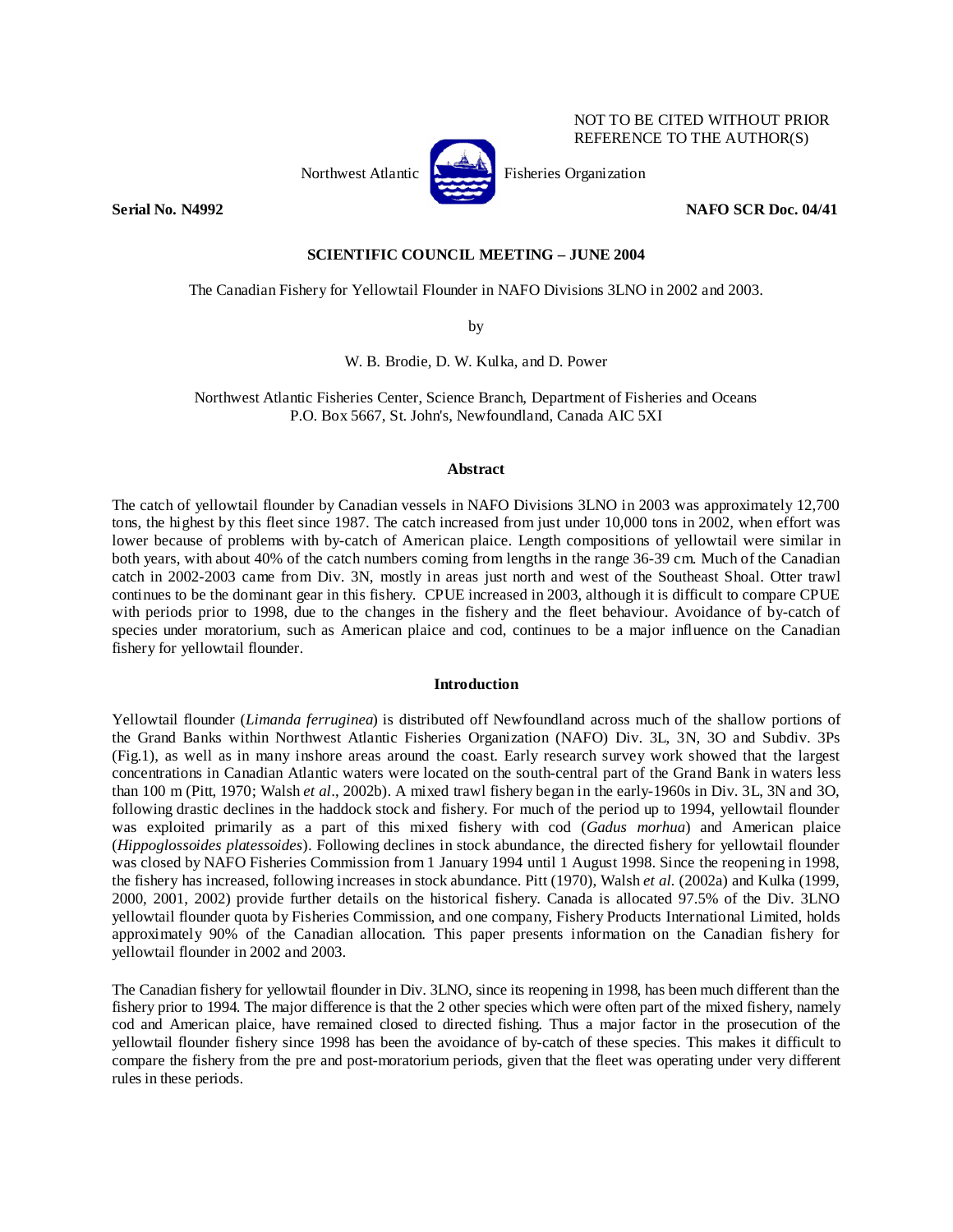The recent conservation measures for Canadian fleets fishing for Div. 3LNO yellowtail flounder can be summarized as follows (from Kulka, 2002):

- Canadian vessels will be restricted to fishing inside 200 miles in Div. 3LNO.
- A minimum mesh size of 145 mm will be used when directing for Div. 3LNO yellowtail flounder.
- The by-catch protocols will be applied pursuant to Part I, Section A.4(b) of the NAFO Conservation and Enforcement Measures, which states that "In cases where a ban on fishing is in force, incidental catches of the species concerned may not exceed 1,250 kg or 5%, whichever is the greater". The percentage is calculated as the percentage, by weight, for each species of the total catch retained on board.
- The small fish protocols will be applied with a minimum fish size of 30 cm for yellowtail flounder in Div. 3LNO. Areas will be closed for the specified fleet sector for a minimum of 10 days when the number of undersized yellowtail flounder reaches or exceeds 15% of the catch. The fishery can only re-open following a test fishery indicating that small fish is no longer a problem.
- Vessels directing for Div. 3LNO yellowtail flounder will be subject to 100% observer coverage inside 200 miles in order to facilitate monitoring of conservation measures and collection of data.
- A dockside-monitoring program is to be in place to monitor all landings.

In addition, there were voluntary measures taken by the fleet, including use of rigid sorting grates in the trawls to reduce by-catch (primarily cod), and closure of the fishery during the peak spawning time for yellowtail flounder, approximately 15 June to 31 July.

### **Methods**

Fishery observers collected geo-referenced (latitude and longitude) information on the catch, effort, size of fish and other details of the capture of yellowtail flounder such as gear configuration and fishing strategies from the 1998- 2003 large-vessel yellowtail flounder fishery. Each vessel greater than 100 feet in length (100% of Canadian quota in 2002, 99.2% in 2003) was required to carry an observer on all trips in this fishery. It is estimated that 6,241 fishing sets were prosecuted by 14 vessels in the 2002 directed Canadian fishery, and 6,219 sets by 16 vessels in 2003. The number of tows in each year was derived from the ratio of landed catch to observed catch, applied to the number of observed sets.

Catch information prior to 2003 came from the NAFO statistical database. Additional data for 2002 and 2003 were compiled from a statistical database (ZIF) maintained by the Canadian Department of Fisheries and Oceans.

Potential mapping in SPANS (Anon, 1997; Kulka, 1998) was used to convert the commercial catch and effort to surface maps describing the distribution of the yellowtail flounder fishery in NAFO Div. 3N and 3O. This follows the methodology used in recent papers on this fishery, e.g. Kulka (2002).

A multiplicative model was used to analyze the catch and effort data for this stock as in assessments prior to the moratorium (Brodie *et al*., 1994), and in recent years (Walsh *et al*., 2002a). Because data from NAFO Statistical Bulletins exist only from 1974 onward in a format that identifies yellowtail as a main (directed fishery) species, it was decided to use Canada (Newfoundland) trawler data from 1965 to 1993, along with 1998-2003 data obtained from the Statistics Branch of the Department of Fisheries and Oceans in St. John's to derive a standardized catch rate series. It should be noted that for some years, particularly the late-1970s, the Canadian fleet provided the only source of CPUE data for this stock. The historical data used in the model were the same data used to calculate the CPUE series in previous assessments (Walsh *et al*., 2002a). Factors included in each model were a combination country-gear-tonnage-class category type (CGT), month, NAFO Division and year. Consistent with previous catch rate standardizations individual observations of catch less than 10 tons or effort less than 10 hours fished were eliminated prior to analysis. Subsequently, any remaining categories with less than five data points in total were also eliminated. Plots of residuals from a preliminary run indicated data with higher levels of catch and effort tended to be less variable, therefore a weighted regression was conducted.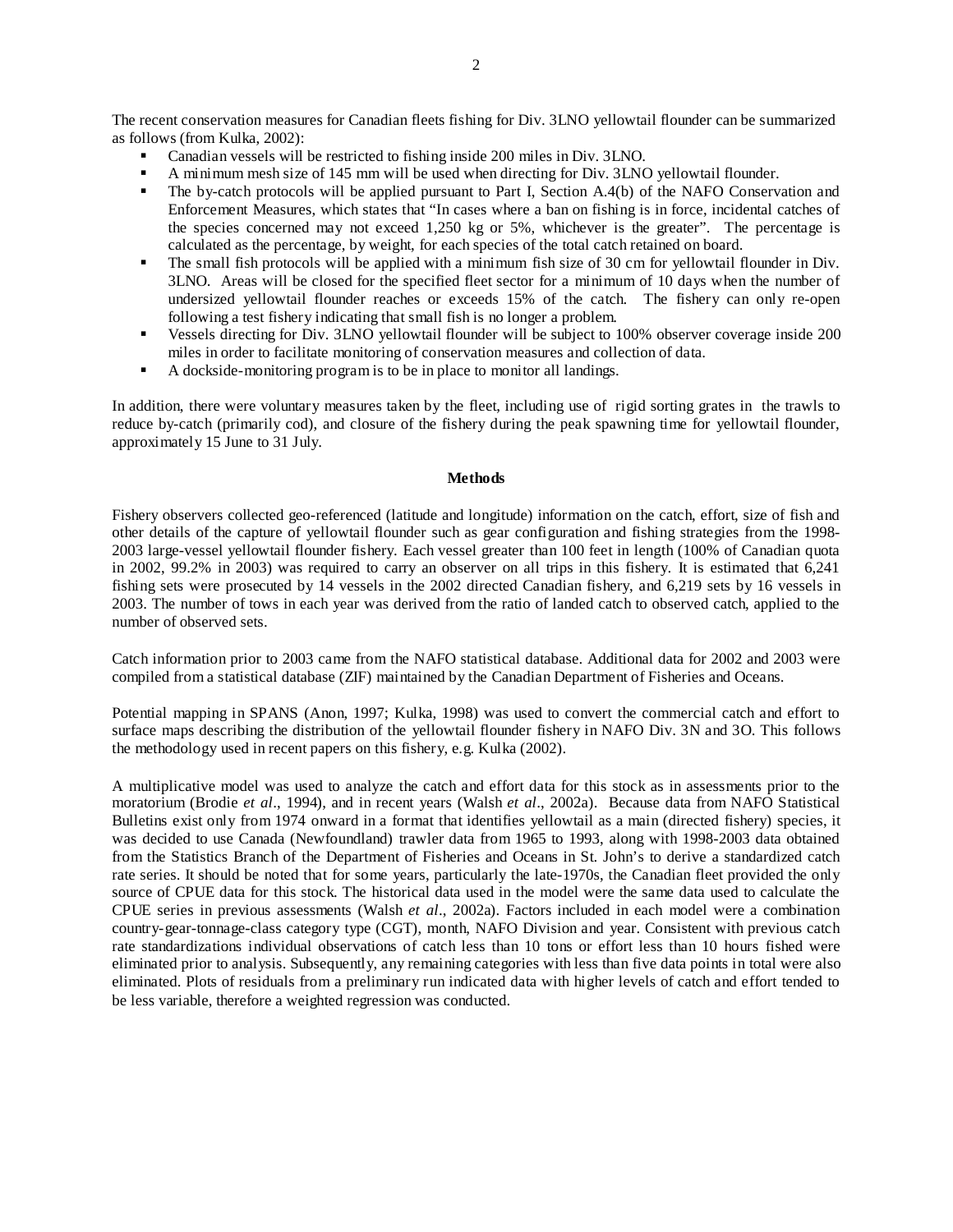# **Description of the Fishery**

### Catch trends

Table 1 shows the catch history of the Div. 3LNO yellowtail flounder stock, by year and country, with the total Canadian catch listed from 1960-2003. The Canadian catch peaked at just over 28,000 tons in 1973, but has not exceeded 18,500 tons since then. The average from 1974 to 2003, excluding the moratorium years of 1994-97, is 10,847 tons. Catches by the Canadian fleet increased steadily from 1998 to 2003 (Table 1), except for a decline in 2002 when by-catch of American plaice necessitated a reduction in effort. The 2003 catch of 12,697 tons is the highest by Canada since 1987.

Canadian catches from 1973 onward are shown in Table 2, by year, division and gear. With the exception of the 1991-1993 period when Canadian vessels pursued a mixed fishery for American plaice and yellowtail in Div 3O, the majority of catches has been taken in Div. 3N, by otter trawls. Canadian catches in Div. 3N were relatively stable between 7,700 and 8,700 tons from 2000-2003. The Canadian catch of yellowtail flounder in Div. 3O in 2003 of 4,482 tons was the second highest in this Division, and was similar to the peak value in 1992.

The fishery in both 2002 and 2003 was almost all otter trawl, with small catches by seine in 2002, and a very small amount of gillnet catch in inshore Div. 3L in both years (Table 3). Catches were taken in all months, and temporal patterns were very similar in both years, with peak monthly catches occurring in October. Over 57% of the landed weight was taken in the last 4 months in both 2002 and 2003. In both years, over 86% of the observed catch came from a depth range of 50-70 m. Average tow duration during 2002 was 2.65 hrs covering 14.65 km., compared to 2.47 hrs and 13.9 km in 2003. A significant part of the catch in 2003 (approximately 12%) was taken by a larger vessel class (TC 6) new to the Canadian fishery, which froze yellowtail at sea to be re-processed subsequently at shore-based plants.

The use of sorting grates was widespread in 2002 (present in 67% of observed sets), but declined to only 20% of observed sets in 2003. This likely contributed to an increase in cod by-catch from 2.1% of the observed catch in 2002 to 3.5% in 2003. American plaice has been the main by-catch in the Canadian fishery for yellowtail flounder since 1998. During 2001 to 2003, it constituted about 10% (range 9.7 to 10.4) of the total catch observed in the yellowtail flounder directed fishery, compared to about 4-6% during 1998 to 2000.

### Length composition

At-sea observers measured in excess of 210,000 yellowtail flounder in each of 2002 and 2003. Observed codend mesh sizes ranged from 145 to 155 mm in 2002 and 2003 with a predominance at 149-152 mm in both years. The length frequencies observed in 2002 and 2003 were very similar, with a mode at 36-37 cm (Fig 1). About 40% of the catch in numbers in each year was between 36 and 39 cm in length. This is virtually identical to the results for 2000 and 2001 (Kulka, 2002). Annual mean lengths in the Canadian fishery since the beginning of 2000 ranged from 37.6 to 38.3 cm. About 2% of the catch in numbers in 2002 and 2003 was less than 30 cm, slightly lower than in 2000 and 2001, and well below the small fish protocol of 15%.

Otoliths were collected in both years, but ageing of samples has not been carried out in recent years, pending the outcome of detailed studies on ageing methodology (Dwyer *et al*., 2003).

### Spatial pattern

Since the fishery reopened in 1998, much of the distribution of effort by the Canadian fleet has been relatively localized (Kulka, 2002). In 2000-2003, much of the Canadian catch came from the area in central Div. 3N, just to the north and west of the Southeast Shoal (Fig. 2, 3). Other important locations include an area on the Div. 3L/3N border, and an area in Div. 3O just east of 52 degrees longitude. Unstandardized CPUE was in excess of 1 ton/hour in several locations during 2000-2003, including an area on the border between Div. 3L and 3N (Fig. 4, 5).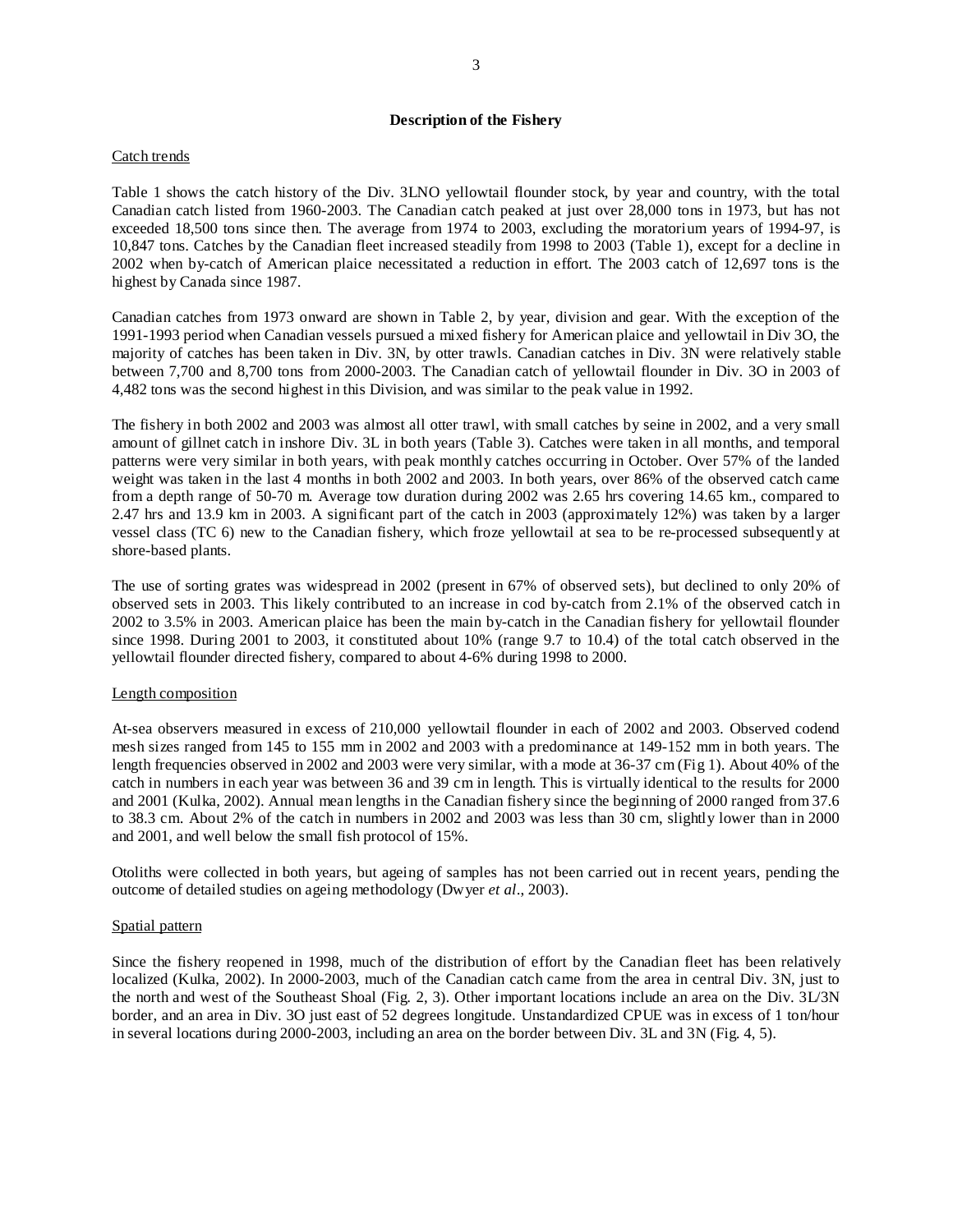#### CPUE

Tables 4A and 4B show the results of the CPUE analysis and Fig. 6 shows the standardized series from 1965 to 2003. In the top panel of Fig. 6, the catch per unit of effort declined steadily from 1965 to 1976, then increased marginally to a relatively stable level from 1980-85. The index again declined sharply in 1986 and remained at this relatively low level through to 1990. In 1991 the CPUE declined by almost half to the lowest level observed. The catch rate in 1998, after four years of the stock under moratorium, increased sharply to a level comparable to the late-1960s. Catch rates increased by a further 20% between 1998 and 2000 and were comparable to the highest on record, i.e. at the start of the directed fishery in 1965. CPUE declined in 2001 and 2002, then increased in 2003. Monthly coefficients (Table 4A) indicated that CPUE was highest during the fall period.

Standardizations of the data separately by division (Fig. 6, lower panel) showed that, overall, the historical trends were the same, although the catch rate is generally lower in Div. 3O than in Div. 3N, and that large fluctuations tend to occur more frequently in Div. 3O, primarily before 1985. In the period since the resumption of the directed fishery from 1998-2003, catch rates showed opposite trends within each division between 1998 to 1999 (Div. 3N up, Div. 3O down) and again between 2000 to 2001 (Div. 3N down, Div. 3O up). CPUE increased in both areas in 2003, and CPUE in Div. 3O was slightly higher than in Div. 3N.

The fluctuations in the combined index from 1990 to 1993 was due primarily to the switch in effort of the fleet to Div. 3O. A substantial part of the effort labelled 'directed' for one species or the other in this Division was actually effort directed at a mixed fishery for American plaice and yellowtail flounder during 1991-1993. Given this major shift in the fishery from the 1965-90 to 1991-93, some caution must be used in comparison of catch rates between these periods. Nonetheless, it is reasonable to interpret the 1991-93 values for CPUE as an indication that the stock was at a low level. Since the resumption of the fishery in 1998, there has been a by-catch restriction of 5% for both American plaice and cod which directly affected the fishing pattern of the Canadian fleet. The vessels spent additional time searching for good catches of yellowtail flounder with low by-catches of both restricted species, which they found mainly in the central and northern areas of Div. 3N. Once again, caution should be used in comparing post-moratorium catch rates with other fishery periods. However, the overall CPUE since 1998, under the constraint of 5% by-catch limitations, suggests that the stock size is at a relatively high level, in agreement with survey indices (Walsh *et al*., 2002a; Maddock-Parsons *et al*., 2003). Data from the Canadian fleet indicate that bycatch of American plaice has been particularly problematic during 2001 to 2003. No attempt has been made to account for this factor in the CPUE analyses.

#### **References**

Anon, 1997. SPANS. Vers. 7. Prospector Reference Manual. TYDAC Research Inc.

- Brodie, W. B., S. J. Walsh, D. Power, and M. J. Morgan. 1994. An assessment of the yellowtail flounder stock in Divisions 3LNO. *NAFO SCR Doc*., No. 44, 40 p.
- Dwyer, K. S., S. J. Walsh, and S. E.Campana. 2003. Age determination, validation and growth of Grand Bank yellowtail flounder (*Limanda ferruginea*). ICES Journal of Marine Science, 60: 1123-1138.Kulka D. W. 1998. SPANdex - SPANS geographic information system process manual for creation of biomass indices and distributions using potential mapping. *DFO Atl. Fish. Res. Doc*., No. 98/60, 28 p.
- Kulka, D. W. 1999. A re-emerging fishery Description of the 1998 yellowtail flounder fishery on the Grand Banks with a comparison to the historic effort. *NAFO SCR Doc*., No. 61, 38 p.
- Kulka, D. W. 2000. Re-emergence of a traditional fishery in a different form description of the 1998 and 1999 yellowtail flounder fishery on the Grand Banks with a comparison to the historic mixed fishery. *NAFO SCR Doc.,* No. 58, Serial No. N4299, 45 p.
- Kulka, D. W. 2001. Description of the 2000 Yellowtail Flounder Fishery on the Grand Banks with a Comparison to the 1998 and 1999 Fishery. *NAFO SCR Doc*., No. 71, Serial No. N4449, 23 p.
- Kulka, D. W. 2002. Description of the 2001 Yellowtail Flounder Fishery on the Grand Banks with Comparison to Past Years. *NAFO SCR Doc*., No. 73, Serial No. N4686.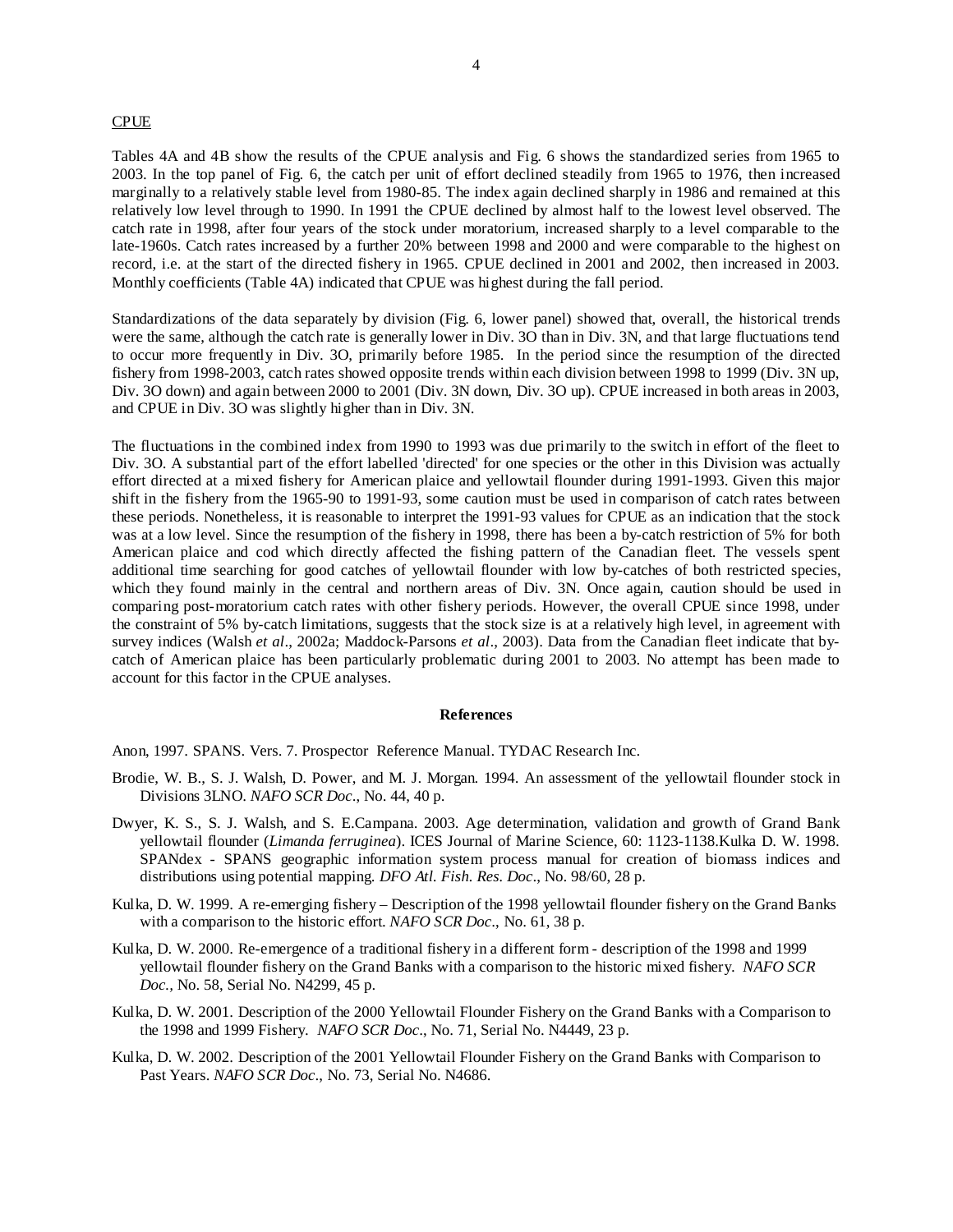- Maddock Parsons, D., W. B. Brodie, and K. Dwyer. 2003. Update on Cooperative Surveys of Yellowtail Flounder in NAFO Divisions 3LNO, 1996-2002. *NAFO SCR Doc*., No. 18, Serial No. N4825.
- Pitt, T. K. 1970. Distribution, abundance, and spawning of yellowtail flounder, *Limanda ferruginea*, in the Newfoundland area of the Northwest Atlantic. *J. Fish. Res. Bd. Can*., **27**(12): 2261-2271.
- Walsh, S. J., W. B. Brodie, M. J. Morgan, D. Power, K. S. Dwyer, and C. Darby. 2002a. Stock assessment and management of the Grand Bank yellowtail flounder stock. *NAFO SCR Doc*., No. 71, Serial No. N4684, 54 p.
- Walsh, S. J., M. F. Veitch, W. B. Brodie, and W. R. Bowering. 2002b. The distribution and abundance of yellowtail flounder (*Limanda ferruginea*) from the Canadian annual bottom trawl surveys of the Grand Bank, NAFO Divisions 3LNO, from 1984-2001. *NAFO SCR Doc*., No. 43, Serial No. N4654, 51 p.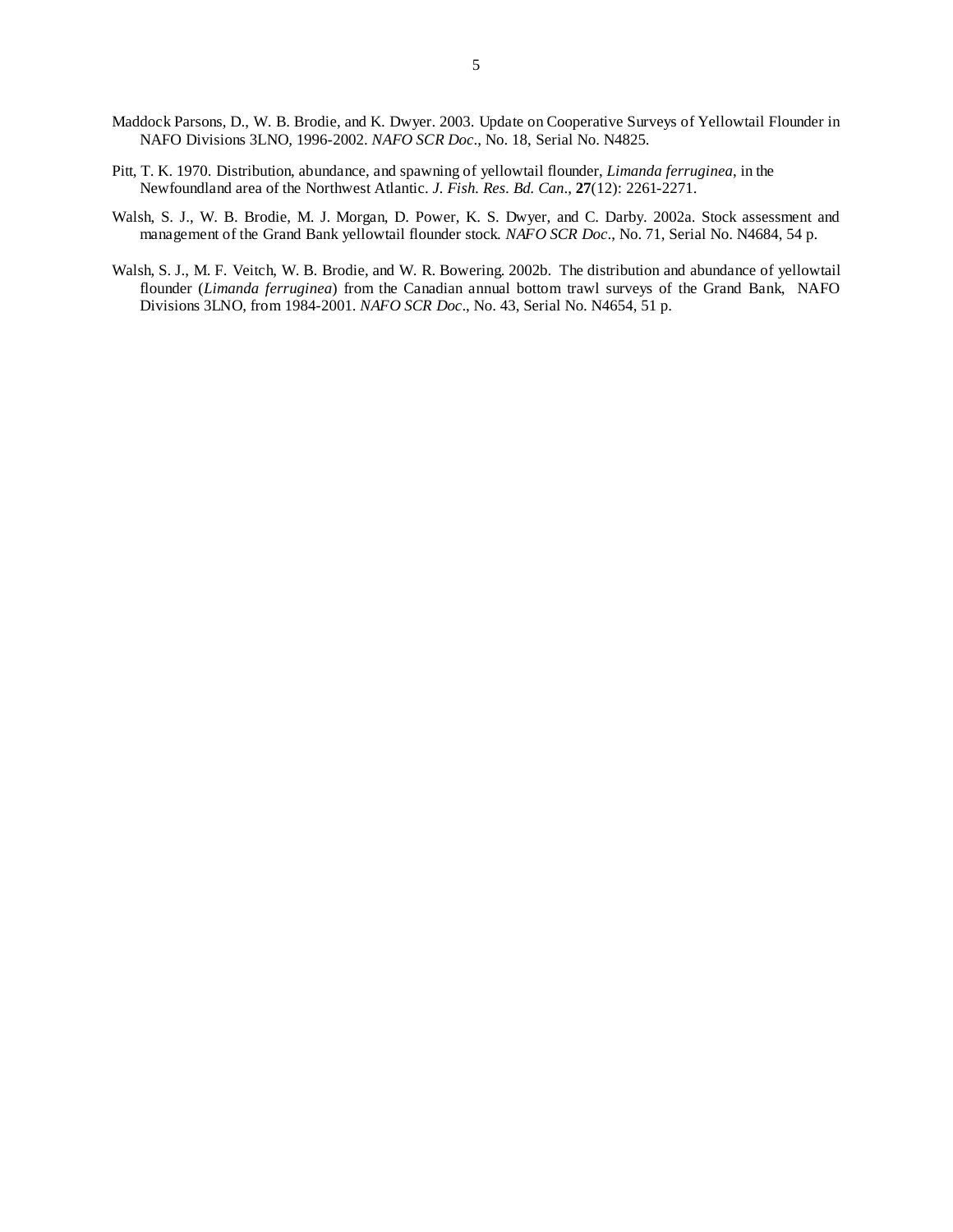| 7<br>1960<br>7<br>1961<br>100<br>100<br>67<br>67<br>1962<br>138<br>380<br>518<br>1963<br>L.<br>21<br>1964<br>126<br>147<br>L,<br>3,075<br>55<br>3,130<br>1965<br>-<br>L<br>4,185<br>2,834<br>$\overline{7}$<br>7,026<br>1966<br>L<br>2,122<br>6,736<br>20<br>1967<br>8,878<br>-<br>4,180<br>14<br>13,340<br>1968<br>9,146<br>÷,<br>1<br>1969<br>10,494<br>5,207<br>6<br>15,708<br>17<br>1970<br>22,814<br>3,426<br>169<br>26,426<br>1971<br>24,206<br>49<br>13,087<br>37,342<br>$\frac{1}{2}$<br>-<br>33<br>11,929<br>1972<br>26,939<br>358<br>39,259<br>410<br>1973<br>28,492<br>368<br>3,545<br>32,815<br>50,000<br>248<br>1974<br>17,053<br>60<br>6,952<br>24,313<br>40,000<br>1975<br>15<br>4,076<br>345<br>22,894<br>18,458<br>35,000<br>-<br>31<br>7,910<br>59<br>1976<br>57<br>8,057<br>9,000<br>11,295<br>245<br>97<br>1<br>11,638<br>1977<br>12,000<br>1978<br>15,091<br>375<br>$\overline{\phantom{a}}$<br>15,466<br>15,000<br>33<br>1979<br>18,116<br>202<br>18,351<br>18,000<br>1980<br>12,011<br>366<br>12,377<br>18,000<br>-<br>1981<br>14,122<br>558<br>÷,<br>14,680<br>21,000<br>1982<br>11,479<br>110<br>1,073<br>657<br>13,319<br>23,000<br>1983<br>9,085<br>165<br>1,223<br>10,473<br>19,000<br>1,836 b<br>1984<br>12,437<br>89<br>2,373<br>16,735<br>17,000<br>11,245 b<br>1985<br>13,440<br>4,278<br>28,963<br>15,000<br>$\overline{\phantom{a}}$<br>L<br>$\mathbf{b}$<br>14,168<br>77<br>2,049<br>13,882<br>30,176<br>1986<br>15,000<br>L.<br>51<br>125<br>1987<br>13,420<br>2,718<br>16,314<br>15,000<br>4,166 b<br>1988<br>10,607<br>1,383<br>16,158<br>15,000<br>-<br>1989<br>5,009<br>139<br>3,508<br>1,551<br>10,207<br>5,000<br>1990<br>4,966<br>5,903<br>3,117<br>13,986<br>5,000<br>1991<br>6,589<br>4,156<br>5,458<br>16,203<br>7,000<br>1992<br>6,814<br>3,825<br>123<br>10,762<br>7,000<br>6,868<br>1993<br>6,747<br>13,615<br>7,000<br>7,000 <sup>d</sup><br>1994<br>2,069<br>2,069<br>$0d$<br>1995<br>2<br>65<br>67<br>L<br>$0d$<br>232<br>1996<br>232<br>$\overline{a}$<br>0 <sup>d</sup><br>1997<br>1<br>657<br>658<br>-<br>647<br>1998<br>3,739<br>4,386<br>4,000<br>L<br>$1,052$ b<br>6,894<br>1999<br>5,746<br>96<br>6,000<br>-<br>2000 <sup>c</sup><br>212<br>1,486<br>9,463<br>11,161<br>10,000<br>$\overline{a}$<br>2001 °<br>12,238<br>148<br>1,759<br>14,145<br>13,000<br>÷,<br>2002 <sup>c</sup><br>636<br>9,959<br>103<br>10,698<br>13,000<br>2003 $^{\circ}$<br>12,697<br>14,500 | Year | Canada | France | USSR/Rus. | S.Korea <sup>a</sup> | b<br>Other | Total | <b>TAC</b> |
|----------------------------------------------------------------------------------------------------------------------------------------------------------------------------------------------------------------------------------------------------------------------------------------------------------------------------------------------------------------------------------------------------------------------------------------------------------------------------------------------------------------------------------------------------------------------------------------------------------------------------------------------------------------------------------------------------------------------------------------------------------------------------------------------------------------------------------------------------------------------------------------------------------------------------------------------------------------------------------------------------------------------------------------------------------------------------------------------------------------------------------------------------------------------------------------------------------------------------------------------------------------------------------------------------------------------------------------------------------------------------------------------------------------------------------------------------------------------------------------------------------------------------------------------------------------------------------------------------------------------------------------------------------------------------------------------------------------------------------------------------------------------------------------------------------------------------------------------------------------------------------------------------------------------------------------------------------------------------------------------------------------------------------------------------------------------------------------------------------------------------------------------------------------------------------------------------------------------------------------------------------------------------------------------------------------------------------------------------------------------------------------------------------------------------------|------|--------|--------|-----------|----------------------|------------|-------|------------|
|                                                                                                                                                                                                                                                                                                                                                                                                                                                                                                                                                                                                                                                                                                                                                                                                                                                                                                                                                                                                                                                                                                                                                                                                                                                                                                                                                                                                                                                                                                                                                                                                                                                                                                                                                                                                                                                                                                                                                                                                                                                                                                                                                                                                                                                                                                                                                                                                                                  |      |        |        |           |                      |            |       |            |
|                                                                                                                                                                                                                                                                                                                                                                                                                                                                                                                                                                                                                                                                                                                                                                                                                                                                                                                                                                                                                                                                                                                                                                                                                                                                                                                                                                                                                                                                                                                                                                                                                                                                                                                                                                                                                                                                                                                                                                                                                                                                                                                                                                                                                                                                                                                                                                                                                                  |      |        |        |           |                      |            |       |            |
|                                                                                                                                                                                                                                                                                                                                                                                                                                                                                                                                                                                                                                                                                                                                                                                                                                                                                                                                                                                                                                                                                                                                                                                                                                                                                                                                                                                                                                                                                                                                                                                                                                                                                                                                                                                                                                                                                                                                                                                                                                                                                                                                                                                                                                                                                                                                                                                                                                  |      |        |        |           |                      |            |       |            |
|                                                                                                                                                                                                                                                                                                                                                                                                                                                                                                                                                                                                                                                                                                                                                                                                                                                                                                                                                                                                                                                                                                                                                                                                                                                                                                                                                                                                                                                                                                                                                                                                                                                                                                                                                                                                                                                                                                                                                                                                                                                                                                                                                                                                                                                                                                                                                                                                                                  |      |        |        |           |                      |            |       |            |
|                                                                                                                                                                                                                                                                                                                                                                                                                                                                                                                                                                                                                                                                                                                                                                                                                                                                                                                                                                                                                                                                                                                                                                                                                                                                                                                                                                                                                                                                                                                                                                                                                                                                                                                                                                                                                                                                                                                                                                                                                                                                                                                                                                                                                                                                                                                                                                                                                                  |      |        |        |           |                      |            |       |            |
|                                                                                                                                                                                                                                                                                                                                                                                                                                                                                                                                                                                                                                                                                                                                                                                                                                                                                                                                                                                                                                                                                                                                                                                                                                                                                                                                                                                                                                                                                                                                                                                                                                                                                                                                                                                                                                                                                                                                                                                                                                                                                                                                                                                                                                                                                                                                                                                                                                  |      |        |        |           |                      |            |       |            |
|                                                                                                                                                                                                                                                                                                                                                                                                                                                                                                                                                                                                                                                                                                                                                                                                                                                                                                                                                                                                                                                                                                                                                                                                                                                                                                                                                                                                                                                                                                                                                                                                                                                                                                                                                                                                                                                                                                                                                                                                                                                                                                                                                                                                                                                                                                                                                                                                                                  |      |        |        |           |                      |            |       |            |
|                                                                                                                                                                                                                                                                                                                                                                                                                                                                                                                                                                                                                                                                                                                                                                                                                                                                                                                                                                                                                                                                                                                                                                                                                                                                                                                                                                                                                                                                                                                                                                                                                                                                                                                                                                                                                                                                                                                                                                                                                                                                                                                                                                                                                                                                                                                                                                                                                                  |      |        |        |           |                      |            |       |            |
|                                                                                                                                                                                                                                                                                                                                                                                                                                                                                                                                                                                                                                                                                                                                                                                                                                                                                                                                                                                                                                                                                                                                                                                                                                                                                                                                                                                                                                                                                                                                                                                                                                                                                                                                                                                                                                                                                                                                                                                                                                                                                                                                                                                                                                                                                                                                                                                                                                  |      |        |        |           |                      |            |       |            |
|                                                                                                                                                                                                                                                                                                                                                                                                                                                                                                                                                                                                                                                                                                                                                                                                                                                                                                                                                                                                                                                                                                                                                                                                                                                                                                                                                                                                                                                                                                                                                                                                                                                                                                                                                                                                                                                                                                                                                                                                                                                                                                                                                                                                                                                                                                                                                                                                                                  |      |        |        |           |                      |            |       |            |
|                                                                                                                                                                                                                                                                                                                                                                                                                                                                                                                                                                                                                                                                                                                                                                                                                                                                                                                                                                                                                                                                                                                                                                                                                                                                                                                                                                                                                                                                                                                                                                                                                                                                                                                                                                                                                                                                                                                                                                                                                                                                                                                                                                                                                                                                                                                                                                                                                                  |      |        |        |           |                      |            |       |            |
|                                                                                                                                                                                                                                                                                                                                                                                                                                                                                                                                                                                                                                                                                                                                                                                                                                                                                                                                                                                                                                                                                                                                                                                                                                                                                                                                                                                                                                                                                                                                                                                                                                                                                                                                                                                                                                                                                                                                                                                                                                                                                                                                                                                                                                                                                                                                                                                                                                  |      |        |        |           |                      |            |       |            |
|                                                                                                                                                                                                                                                                                                                                                                                                                                                                                                                                                                                                                                                                                                                                                                                                                                                                                                                                                                                                                                                                                                                                                                                                                                                                                                                                                                                                                                                                                                                                                                                                                                                                                                                                                                                                                                                                                                                                                                                                                                                                                                                                                                                                                                                                                                                                                                                                                                  |      |        |        |           |                      |            |       |            |
|                                                                                                                                                                                                                                                                                                                                                                                                                                                                                                                                                                                                                                                                                                                                                                                                                                                                                                                                                                                                                                                                                                                                                                                                                                                                                                                                                                                                                                                                                                                                                                                                                                                                                                                                                                                                                                                                                                                                                                                                                                                                                                                                                                                                                                                                                                                                                                                                                                  |      |        |        |           |                      |            |       |            |
|                                                                                                                                                                                                                                                                                                                                                                                                                                                                                                                                                                                                                                                                                                                                                                                                                                                                                                                                                                                                                                                                                                                                                                                                                                                                                                                                                                                                                                                                                                                                                                                                                                                                                                                                                                                                                                                                                                                                                                                                                                                                                                                                                                                                                                                                                                                                                                                                                                  |      |        |        |           |                      |            |       |            |
|                                                                                                                                                                                                                                                                                                                                                                                                                                                                                                                                                                                                                                                                                                                                                                                                                                                                                                                                                                                                                                                                                                                                                                                                                                                                                                                                                                                                                                                                                                                                                                                                                                                                                                                                                                                                                                                                                                                                                                                                                                                                                                                                                                                                                                                                                                                                                                                                                                  |      |        |        |           |                      |            |       |            |
|                                                                                                                                                                                                                                                                                                                                                                                                                                                                                                                                                                                                                                                                                                                                                                                                                                                                                                                                                                                                                                                                                                                                                                                                                                                                                                                                                                                                                                                                                                                                                                                                                                                                                                                                                                                                                                                                                                                                                                                                                                                                                                                                                                                                                                                                                                                                                                                                                                  |      |        |        |           |                      |            |       |            |
|                                                                                                                                                                                                                                                                                                                                                                                                                                                                                                                                                                                                                                                                                                                                                                                                                                                                                                                                                                                                                                                                                                                                                                                                                                                                                                                                                                                                                                                                                                                                                                                                                                                                                                                                                                                                                                                                                                                                                                                                                                                                                                                                                                                                                                                                                                                                                                                                                                  |      |        |        |           |                      |            |       |            |
|                                                                                                                                                                                                                                                                                                                                                                                                                                                                                                                                                                                                                                                                                                                                                                                                                                                                                                                                                                                                                                                                                                                                                                                                                                                                                                                                                                                                                                                                                                                                                                                                                                                                                                                                                                                                                                                                                                                                                                                                                                                                                                                                                                                                                                                                                                                                                                                                                                  |      |        |        |           |                      |            |       |            |
|                                                                                                                                                                                                                                                                                                                                                                                                                                                                                                                                                                                                                                                                                                                                                                                                                                                                                                                                                                                                                                                                                                                                                                                                                                                                                                                                                                                                                                                                                                                                                                                                                                                                                                                                                                                                                                                                                                                                                                                                                                                                                                                                                                                                                                                                                                                                                                                                                                  |      |        |        |           |                      |            |       |            |
|                                                                                                                                                                                                                                                                                                                                                                                                                                                                                                                                                                                                                                                                                                                                                                                                                                                                                                                                                                                                                                                                                                                                                                                                                                                                                                                                                                                                                                                                                                                                                                                                                                                                                                                                                                                                                                                                                                                                                                                                                                                                                                                                                                                                                                                                                                                                                                                                                                  |      |        |        |           |                      |            |       |            |
|                                                                                                                                                                                                                                                                                                                                                                                                                                                                                                                                                                                                                                                                                                                                                                                                                                                                                                                                                                                                                                                                                                                                                                                                                                                                                                                                                                                                                                                                                                                                                                                                                                                                                                                                                                                                                                                                                                                                                                                                                                                                                                                                                                                                                                                                                                                                                                                                                                  |      |        |        |           |                      |            |       |            |
|                                                                                                                                                                                                                                                                                                                                                                                                                                                                                                                                                                                                                                                                                                                                                                                                                                                                                                                                                                                                                                                                                                                                                                                                                                                                                                                                                                                                                                                                                                                                                                                                                                                                                                                                                                                                                                                                                                                                                                                                                                                                                                                                                                                                                                                                                                                                                                                                                                  |      |        |        |           |                      |            |       |            |
|                                                                                                                                                                                                                                                                                                                                                                                                                                                                                                                                                                                                                                                                                                                                                                                                                                                                                                                                                                                                                                                                                                                                                                                                                                                                                                                                                                                                                                                                                                                                                                                                                                                                                                                                                                                                                                                                                                                                                                                                                                                                                                                                                                                                                                                                                                                                                                                                                                  |      |        |        |           |                      |            |       |            |
|                                                                                                                                                                                                                                                                                                                                                                                                                                                                                                                                                                                                                                                                                                                                                                                                                                                                                                                                                                                                                                                                                                                                                                                                                                                                                                                                                                                                                                                                                                                                                                                                                                                                                                                                                                                                                                                                                                                                                                                                                                                                                                                                                                                                                                                                                                                                                                                                                                  |      |        |        |           |                      |            |       |            |
|                                                                                                                                                                                                                                                                                                                                                                                                                                                                                                                                                                                                                                                                                                                                                                                                                                                                                                                                                                                                                                                                                                                                                                                                                                                                                                                                                                                                                                                                                                                                                                                                                                                                                                                                                                                                                                                                                                                                                                                                                                                                                                                                                                                                                                                                                                                                                                                                                                  |      |        |        |           |                      |            |       |            |
|                                                                                                                                                                                                                                                                                                                                                                                                                                                                                                                                                                                                                                                                                                                                                                                                                                                                                                                                                                                                                                                                                                                                                                                                                                                                                                                                                                                                                                                                                                                                                                                                                                                                                                                                                                                                                                                                                                                                                                                                                                                                                                                                                                                                                                                                                                                                                                                                                                  |      |        |        |           |                      |            |       |            |
|                                                                                                                                                                                                                                                                                                                                                                                                                                                                                                                                                                                                                                                                                                                                                                                                                                                                                                                                                                                                                                                                                                                                                                                                                                                                                                                                                                                                                                                                                                                                                                                                                                                                                                                                                                                                                                                                                                                                                                                                                                                                                                                                                                                                                                                                                                                                                                                                                                  |      |        |        |           |                      |            |       |            |
|                                                                                                                                                                                                                                                                                                                                                                                                                                                                                                                                                                                                                                                                                                                                                                                                                                                                                                                                                                                                                                                                                                                                                                                                                                                                                                                                                                                                                                                                                                                                                                                                                                                                                                                                                                                                                                                                                                                                                                                                                                                                                                                                                                                                                                                                                                                                                                                                                                  |      |        |        |           |                      |            |       |            |
|                                                                                                                                                                                                                                                                                                                                                                                                                                                                                                                                                                                                                                                                                                                                                                                                                                                                                                                                                                                                                                                                                                                                                                                                                                                                                                                                                                                                                                                                                                                                                                                                                                                                                                                                                                                                                                                                                                                                                                                                                                                                                                                                                                                                                                                                                                                                                                                                                                  |      |        |        |           |                      |            |       |            |
|                                                                                                                                                                                                                                                                                                                                                                                                                                                                                                                                                                                                                                                                                                                                                                                                                                                                                                                                                                                                                                                                                                                                                                                                                                                                                                                                                                                                                                                                                                                                                                                                                                                                                                                                                                                                                                                                                                                                                                                                                                                                                                                                                                                                                                                                                                                                                                                                                                  |      |        |        |           |                      |            |       |            |
|                                                                                                                                                                                                                                                                                                                                                                                                                                                                                                                                                                                                                                                                                                                                                                                                                                                                                                                                                                                                                                                                                                                                                                                                                                                                                                                                                                                                                                                                                                                                                                                                                                                                                                                                                                                                                                                                                                                                                                                                                                                                                                                                                                                                                                                                                                                                                                                                                                  |      |        |        |           |                      |            |       |            |
|                                                                                                                                                                                                                                                                                                                                                                                                                                                                                                                                                                                                                                                                                                                                                                                                                                                                                                                                                                                                                                                                                                                                                                                                                                                                                                                                                                                                                                                                                                                                                                                                                                                                                                                                                                                                                                                                                                                                                                                                                                                                                                                                                                                                                                                                                                                                                                                                                                  |      |        |        |           |                      |            |       |            |
|                                                                                                                                                                                                                                                                                                                                                                                                                                                                                                                                                                                                                                                                                                                                                                                                                                                                                                                                                                                                                                                                                                                                                                                                                                                                                                                                                                                                                                                                                                                                                                                                                                                                                                                                                                                                                                                                                                                                                                                                                                                                                                                                                                                                                                                                                                                                                                                                                                  |      |        |        |           |                      |            |       |            |
|                                                                                                                                                                                                                                                                                                                                                                                                                                                                                                                                                                                                                                                                                                                                                                                                                                                                                                                                                                                                                                                                                                                                                                                                                                                                                                                                                                                                                                                                                                                                                                                                                                                                                                                                                                                                                                                                                                                                                                                                                                                                                                                                                                                                                                                                                                                                                                                                                                  |      |        |        |           |                      |            |       |            |
|                                                                                                                                                                                                                                                                                                                                                                                                                                                                                                                                                                                                                                                                                                                                                                                                                                                                                                                                                                                                                                                                                                                                                                                                                                                                                                                                                                                                                                                                                                                                                                                                                                                                                                                                                                                                                                                                                                                                                                                                                                                                                                                                                                                                                                                                                                                                                                                                                                  |      |        |        |           |                      |            |       |            |
|                                                                                                                                                                                                                                                                                                                                                                                                                                                                                                                                                                                                                                                                                                                                                                                                                                                                                                                                                                                                                                                                                                                                                                                                                                                                                                                                                                                                                                                                                                                                                                                                                                                                                                                                                                                                                                                                                                                                                                                                                                                                                                                                                                                                                                                                                                                                                                                                                                  |      |        |        |           |                      |            |       |            |
|                                                                                                                                                                                                                                                                                                                                                                                                                                                                                                                                                                                                                                                                                                                                                                                                                                                                                                                                                                                                                                                                                                                                                                                                                                                                                                                                                                                                                                                                                                                                                                                                                                                                                                                                                                                                                                                                                                                                                                                                                                                                                                                                                                                                                                                                                                                                                                                                                                  |      |        |        |           |                      |            |       |            |
|                                                                                                                                                                                                                                                                                                                                                                                                                                                                                                                                                                                                                                                                                                                                                                                                                                                                                                                                                                                                                                                                                                                                                                                                                                                                                                                                                                                                                                                                                                                                                                                                                                                                                                                                                                                                                                                                                                                                                                                                                                                                                                                                                                                                                                                                                                                                                                                                                                  |      |        |        |           |                      |            |       |            |
|                                                                                                                                                                                                                                                                                                                                                                                                                                                                                                                                                                                                                                                                                                                                                                                                                                                                                                                                                                                                                                                                                                                                                                                                                                                                                                                                                                                                                                                                                                                                                                                                                                                                                                                                                                                                                                                                                                                                                                                                                                                                                                                                                                                                                                                                                                                                                                                                                                  |      |        |        |           |                      |            |       |            |
|                                                                                                                                                                                                                                                                                                                                                                                                                                                                                                                                                                                                                                                                                                                                                                                                                                                                                                                                                                                                                                                                                                                                                                                                                                                                                                                                                                                                                                                                                                                                                                                                                                                                                                                                                                                                                                                                                                                                                                                                                                                                                                                                                                                                                                                                                                                                                                                                                                  |      |        |        |           |                      |            |       |            |
|                                                                                                                                                                                                                                                                                                                                                                                                                                                                                                                                                                                                                                                                                                                                                                                                                                                                                                                                                                                                                                                                                                                                                                                                                                                                                                                                                                                                                                                                                                                                                                                                                                                                                                                                                                                                                                                                                                                                                                                                                                                                                                                                                                                                                                                                                                                                                                                                                                  |      |        |        |           |                      |            |       |            |
|                                                                                                                                                                                                                                                                                                                                                                                                                                                                                                                                                                                                                                                                                                                                                                                                                                                                                                                                                                                                                                                                                                                                                                                                                                                                                                                                                                                                                                                                                                                                                                                                                                                                                                                                                                                                                                                                                                                                                                                                                                                                                                                                                                                                                                                                                                                                                                                                                                  |      |        |        |           |                      |            |       |            |
|                                                                                                                                                                                                                                                                                                                                                                                                                                                                                                                                                                                                                                                                                                                                                                                                                                                                                                                                                                                                                                                                                                                                                                                                                                                                                                                                                                                                                                                                                                                                                                                                                                                                                                                                                                                                                                                                                                                                                                                                                                                                                                                                                                                                                                                                                                                                                                                                                                  |      |        |        |           |                      |            |       |            |
|                                                                                                                                                                                                                                                                                                                                                                                                                                                                                                                                                                                                                                                                                                                                                                                                                                                                                                                                                                                                                                                                                                                                                                                                                                                                                                                                                                                                                                                                                                                                                                                                                                                                                                                                                                                                                                                                                                                                                                                                                                                                                                                                                                                                                                                                                                                                                                                                                                  | 2004 |        |        |           |                      |            |       | 14,500     |

Table 1. Nominal catches by country and TACs (tons) of yellowtail in NAFO Divisions 3LNO. Only Canadian catch has been updated for 2003.

a South Korean catches ceased after 1992

**b** includes catches estimated from Canadian surveillance reports

<sup>c</sup> provisional

<sup>d</sup> no directed fishery permitted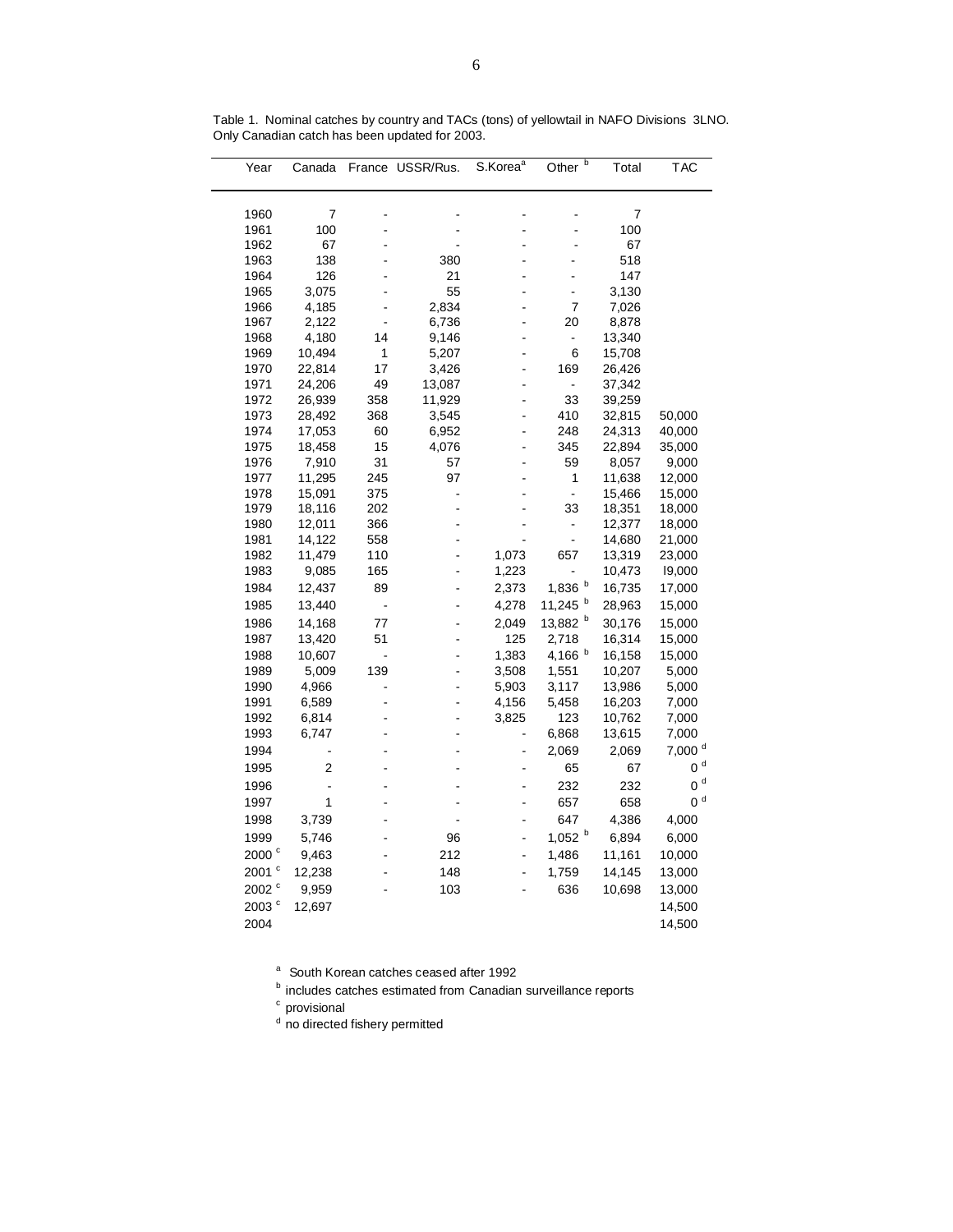|             |       | <b>OTTER TRAWL</b> |       |        |                    |
|-------------|-------|--------------------|-------|--------|--------------------|
| <b>YEAR</b> | 3L    | 3N                 | 30    | 3LNO   | <b>OTHER GEARS</b> |
| 1973        | 4,188 | 21,470             | 2,827 | 28,475 | 17                 |
| 1974        | 1,107 | 14,757             | 1,119 | 16,983 | 70                 |
| 1975        | 2,315 | 13,289             | 2,852 | 18,456 | $\overline{2}$     |
| 1976        | 448   | 4,978              | 2,478 | 7,904  | 6                  |
| 1977        | 2,546 | 7,166              | 1,583 | 11,295 | 0                  |
| 1978        | 2,537 | 10,705             | 1,793 | 15,035 | 56                 |
| 1979        | 2,575 | 14,359             | 1,100 | 18,034 | 82                 |
| 1980        | 1,892 | 9,501              | 578   | 11,971 | 40                 |
| 1981        | 2,345 | 11,245             | 515   | 14,105 | 17                 |
| 1982        | 2,305 | 7,554              | 1,607 | 11,466 | 13                 |
| 1983        | 2,552 | 5,737              | 770   | 9,059  | 26                 |
| 1984        | 5,264 | 6,847              | 318   | 12,429 | 8                  |
| 1985        | 3,404 | 9,098              | 829   | 13,331 | 9                  |
| 1986        | 2,933 | 10,196             | 1,004 | 14,133 | 35                 |
| 1987        | 1,584 | 10,248             | 1,529 | 13,361 | 59                 |
| 1988        | 1,813 | 7,146              | 1,475 | 10,434 | 173                |
| 1989        | 844   | 2,407              | 1,506 | 4,757  | 252                |
| 1990        | 1,263 | 2,725              | 668   | 4,656  | 310                |
| 1991        | 798   | 2,943              | 2,284 | 6,025  | 564                |
| 1992        | 95    | 1,266              | 4,633 | 5,994  | 820                |
| 1993        | 0     | 2,062              | 3,903 | 5,965  | 782                |
| 1994        | 0     | 0                  | 0     | 0      | 0                  |
| 1995        | 0     | 0                  | 0     | 0      | 2                  |
| 1996        | 0     | 0                  | 0     | 0      | 0                  |
| 1997        | 0     | 1                  | 0     | 1      | 0                  |
| 1998        | 0     | 2,968              | 742   | 3,710  | 29                 |
| 1999        | 0     | 5,636              | 107   | 5,743  | 3                  |
| 2000        | 1,409 | 7,733              | 278   | 9,420  | 43                 |
| 2001        | 183   | 8,709              | 3,216 | 12,108 | 130                |
| 2002        | 22    | 7,707              | 2,035 | 9,764  | 195                |
| 2003        | 28    | 8,186              | 4,482 | 12,696 | 1                  |

Table 2. Canadian catches of yellowtail flounder by division, from 1973 to 2003. Data from 2003 are from preliminary Canadian ZIF statistics and may be slightly different from STATLANT data.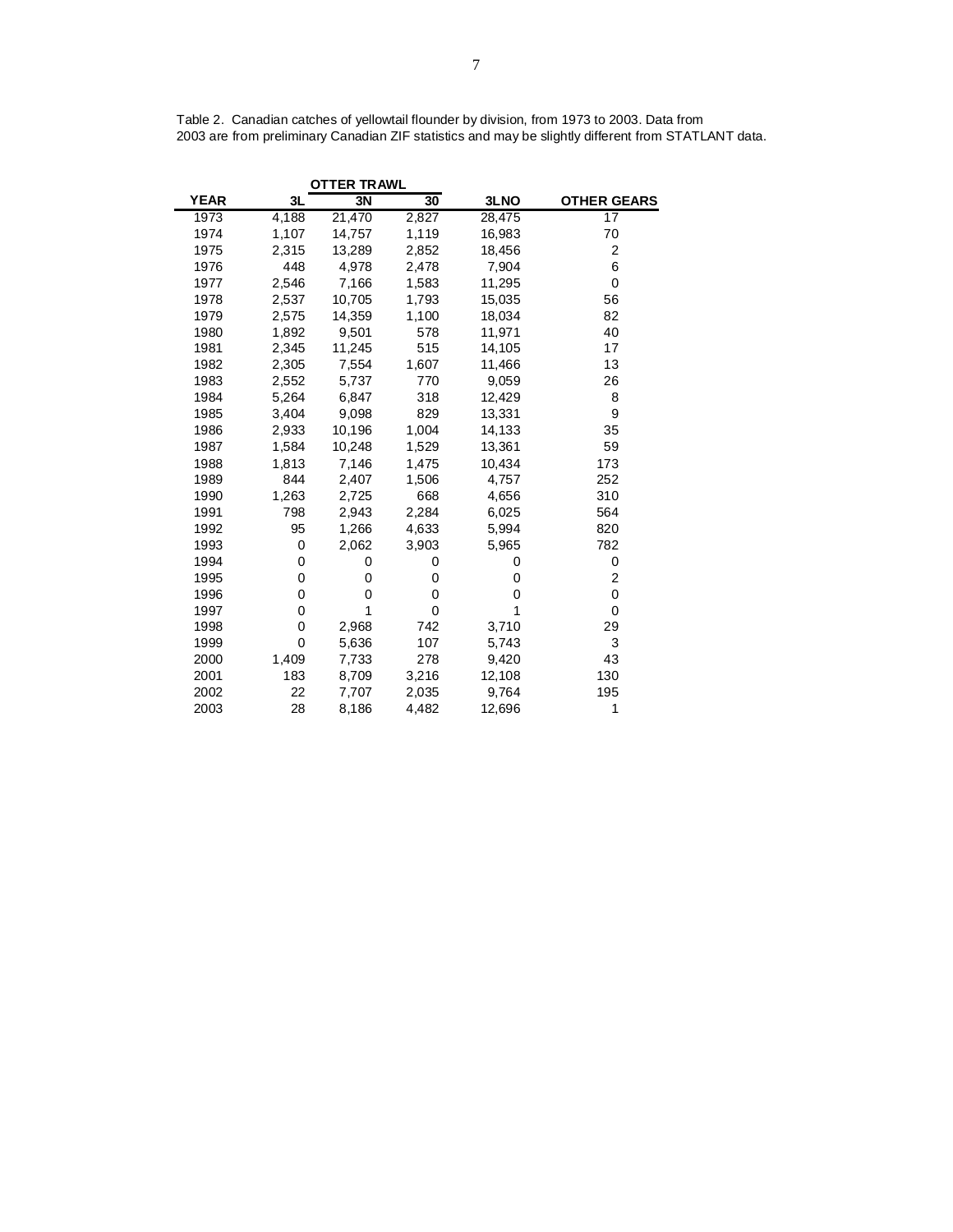|            |    | 3L                             | 3N   |                                 |      | 30    | 3LNO  |
|------------|----|--------------------------------|------|---------------------------------|------|-------|-------|
|            | ОТ | Gillnet                        | OТ   | Seine                           | OT   | Seine | Total |
| Jan        |    |                                |      |                                 | 134  |       | 134   |
| Feb        |    |                                | 289  |                                 | 2    |       | 291   |
| Mar        |    |                                | 845  |                                 | 1    |       | 846   |
| Apr        |    |                                | 1128 |                                 | 16   |       | 1144  |
| May        | 1  |                                | 560  | 57                              | 2    | 3     | 623   |
| Jun        |    |                                | 3    |                                 | 20   |       | 23    |
| Jul        |    | 1                              | 41   |                                 | 20   |       | 62    |
| Aug        | 20 | 5                              | 185  | 23                              | 13   |       | 246   |
| Sep        |    |                                | 1413 | 22                              | 400  | 37    | 1872  |
| Oct        |    |                                | 1249 |                                 | 1045 |       | 2294  |
| Nov        |    |                                | 1143 | 32                              | 47   | 1     | 1223  |
| Dec        |    |                                | 852  | 8                               | 331  | 5     | 1196  |
| Total      | 21 | 6                              | 7708 | 142                             | 2031 | 46    | 9954  |
| Summaries: |    | $GN=6$<br>OT=9760<br>Seine=188 |      | $3L = 27$<br>3N=7850<br>30=2077 |      |       |       |

Table 3a. Canadian catches (ZIF data) of yellowtail by Div, month, and gear, 2002.

Table 3b. Canadian catches (ZIF data) of yellowtail by Div, month, and gear, 2003.

|       | 3L |         | 3N   | 30   | 3LNO  |
|-------|----|---------|------|------|-------|
|       | OT | Gillnet | ОT   | ОT   | Total |
| Jan   |    |         | 149  | 9    | 158   |
| Feb   |    |         | 122  |      | 122   |
| Mar   |    |         | 70   |      | 70    |
| Apr   |    |         | 1043 |      | 1043  |
| May   |    |         | 1016 | 788  | 1804  |
| Jun   | 1  |         | 615  | 117  | 733   |
| Jul   | 4  | 1       | 30   | 24   | 59    |
| Aug   | 16 |         | 359  | 1041 | 1416  |
| Sep   |    |         | 913  | 1080 | 1993  |
| Oct   | 6  |         | 1553 | 689  | 2248  |
| Nov   | 1  |         | 1703 | 323  | 2027  |
| Dec   |    |         | 613  | 411  | 1024  |
| Total | 28 | 1       | 8186 | 4482 | 12697 |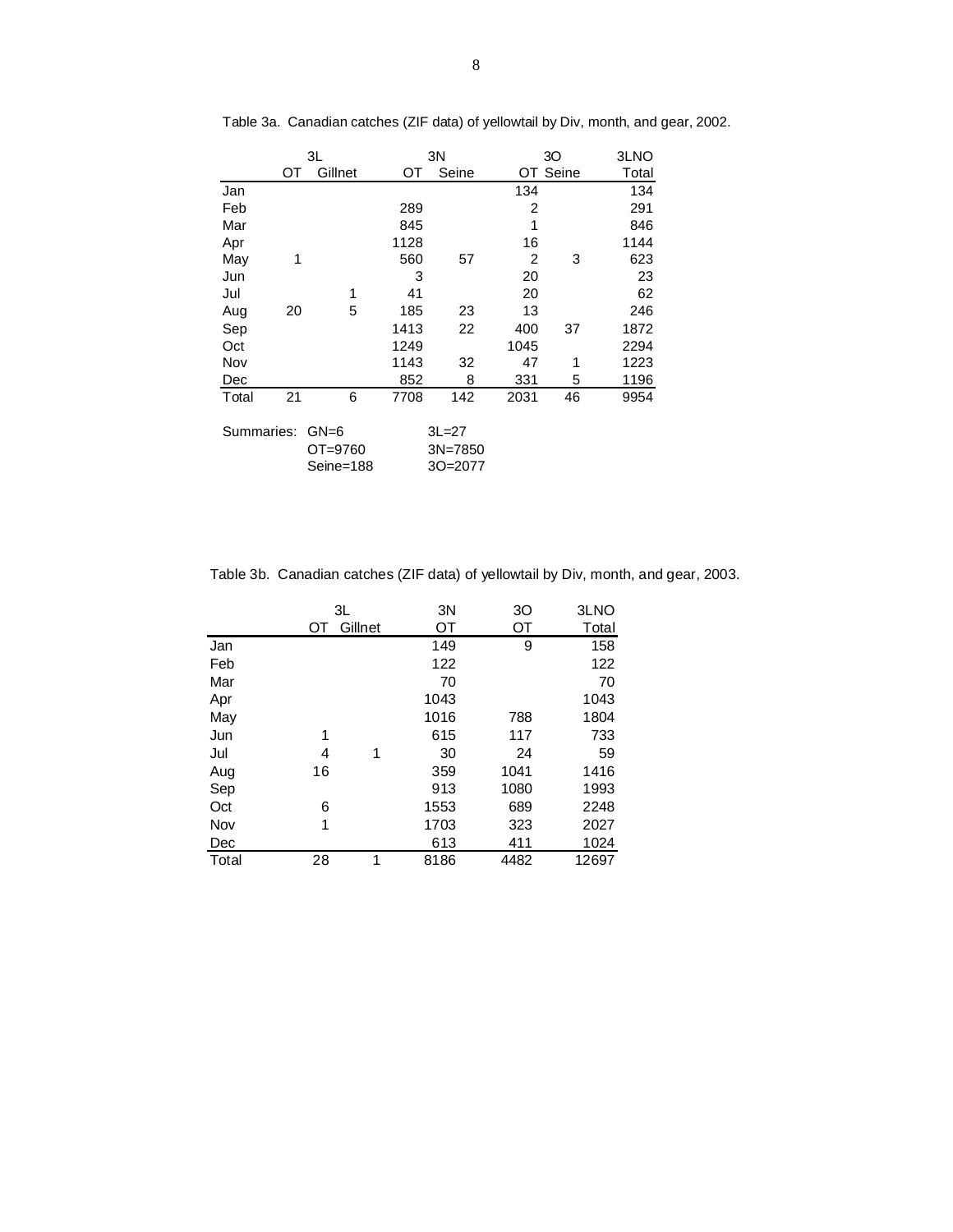Table 4A . ANOVA results and regression coefficients from a multiplicative model utilized to derive a standardized catch rate series for Yellowtail flounder in NAFO Div. 3LNO (2003 based on preliminary data).

| REGRESSION OF MULTIPLICATIVE MODEL   |                  |                         |                         |                |            |
|--------------------------------------|------------------|-------------------------|-------------------------|----------------|------------|
| MULTIPLE R                           |                  |                         |                         | 0.733          |            |
| MULTIPLE R SQUARED                   |                  |                         |                         | 0.537          |            |
| ANALYSIS OF VARIANCE                 |                  |                         |                         |                |            |
|                                      |                  |                         |                         |                |            |
| SOURCE OF                            |                  | SUMS OF                 |                         | MEAN           |            |
| VARIATION                            | DF               | SQUARES                 |                         | SOUARE         | F-VALUE    |
| ---------                            | $=$ $-$          | -------                 |                         | ------         | -------    |
| INTERCEPT                            | <sup>1</sup>     | 4.96E1                  |                         | 4.96E1         |            |
| REGRESSION                           | 50               | 8.27E0                  |                         | $1.65E-1$      | 20.925     |
| $\text{Chtry} \text{Gear} \text{TC}$ | $\overline{3}$   | 8.90E-1                 |                         | $2.97E-1$      | 37.532     |
| Division                             | 2                | $8.05E-1$               |                         | $4.02E-1$      | 50.897     |
| Month                                | 11               | $6.05E-1$               |                         | $5.50E-2$      | 6.952      |
| Year                                 | 34               | 5.56E0                  |                         | $1.63E-1$      | 20.670     |
| <b>RESIDUALS</b>                     | 901              | 7.12E0                  |                         | $7.91E-3$      |            |
| TOTAL                                | 952              | 6.50E1                  |                         |                |            |
|                                      |                  |                         |                         |                |            |
|                                      |                  |                         | REGRESSION COEFFICIENTS |                |            |
|                                      |                  | VAR                     | REG.                    | STD.           | NO.        |
| CATEGORY                             | CODE             | #                       | COEF                    | <b>ERR</b>     | <b>OBS</b> |
| Chtry Gear TC(1)3125                 |                  | INT                     | 0.137                   | 0.118          | 952        |
| Division(2) 34                       |                  |                         |                         |                |            |
| Month $(3)$ 10                       |                  |                         |                         |                |            |
| $Year(4)$ 65                         |                  |                         |                         |                |            |
| (1)                                  | 3114             | $\mathbf{1}$            | $-0.302$                | 0.033          | 162        |
|                                      | 3124             | 2                       | $-0.235$                | 0.033          | 153        |
|                                      | 3126             | $\overline{\mathbf{3}}$ | 0.015                   | 0.076          | 25         |
| (2)                                  | 32               | $\overline{4}$          | $-0.216$                | 0.028          | 204        |
|                                      | 35               | 5                       | $-0.231$                | 0.028          | 217        |
| (3)                                  | $\mathbf{1}$     | 6                       | $-0.139$                | 0.080          | 22         |
|                                      | 2                | 7                       | $-0.305$                | 0.075          | 25         |
|                                      | 3                | 8                       | $-0.222$                | 0.061          | 39         |
|                                      | 4                | 9                       | $-0.192$                | 0.051          | 65         |
|                                      | 5                | 10                      | $-0.174$                | 0.044          | 124        |
|                                      | 6                | 11                      | $-0.260$                | 0.044          | 123        |
|                                      | $\boldsymbol{7}$ | 12                      | $-0.266$                | 0.045          | 125        |
|                                      | 8                | 13                      | $-0.174$                | 0.045          | 122        |
|                                      | 9                | 14                      | $-0.039$                | 0.045          | 105        |
|                                      | 11               | 15                      | $-0.096$                | 0.051          | 64         |
|                                      | 12               | 16                      | $-0.050$                | 0.058          | 49         |
| (4)                                  | 66               | 17                      | $-0.020$                | 0.150          | 11         |
|                                      | 67               | 18                      | $-0.096$                | 0.150          | 12         |
|                                      | 68               | 19                      | $-0.252$                | 0.145          | 14         |
|                                      | 69               | 20                      | $-0.420$                | 0.136          | 20         |
|                                      | 70               | 21                      | $-0.404$                | 0.122          | 42         |
|                                      | 71               | 22                      | $-0.428$                | 0.121          | 41         |
|                                      | 72               | 23                      | $-0.548$                | 0.121          | 45         |
|                                      | 73<br>74         | 24                      | $-0.437$                | 0.121          | 50         |
|                                      |                  | 25                      | $-0.862$                | 0.123          | 37         |
|                                      | 75<br>76         | 26<br>27                | $-0.851$<br>$-0.928$    | 0.123<br>0.131 | 38<br>26   |
|                                      | 77               | 28                      | $-0.768$                | 0.125          | 38         |
|                                      | 78               | 29                      | $-0.732$                | 0.122          | 51         |
|                                      | 79               | 30                      | $-0.699$                | 0.121          | 47         |
|                                      | 80               | 31                      | $-0.605$                | 0.126          | 30         |
|                                      |                  |                         |                         |                |            |

|          |      | <b>VAR</b> | REG.     | STD.  | NO. |
|----------|------|------------|----------|-------|-----|
| CATEGORY | CODE | #          | COEF     | ERR   | OBS |
| (4)      | 81   | 32         | $-0.602$ | 0.128 | 30  |
|          | 82   | 33         | $-0.703$ | 0.131 | 24  |
|          | 83   | 34         | $-0.516$ | 0.130 | 23  |
|          | 84   | 35         | $-0.571$ | 0.130 | 28  |
|          | 85   | 36         | $-0.554$ | 0.127 | 30  |
|          | 86   | 37         | $-0.870$ | 0.128 | 30  |
|          | 87   | 38         | $-0.819$ | 0.128 | 30  |
|          | 88   | 39         | $-0.901$ | 0.130 | 26  |
|          | 89   | 40         | $-0.922$ | 0.141 | 17  |
|          | 90   | 41         | $-0.764$ | 0.141 | 16  |
|          | 91   | 42         | $-1.386$ | 0.134 | 24  |
|          | 92   | 43         | $-1.254$ | 0.136 | 21  |
|          | 93   | 44         | $-0.869$ | 0.134 | 23  |
|          | 98   | 45         | $-0.276$ | 0.150 | 11  |
|          | 99   | 46         | $-0.193$ | 0.144 | 12  |
|          | 81   | 32         | $-0.581$ | 0.118 | 30  |
|          | 82   | 33         | $-0.670$ | 0.122 | 24  |
|          | 83   | 34         | $-0.532$ | 0.120 | 24  |
|          | 84   | 35         | $-0.556$ | 0.120 | 28  |
|          | 85   | 36         | $-0.514$ | 0.117 | 30  |
|          | 86   | 37         | $-0.846$ | 0.119 | 30  |
|          | 87   | 38         | $-0.788$ | 0.118 | 30  |
|          | 88   | 39         | $-0.876$ | 0.121 | 26  |
|          | 89   | 40         | $-0.878$ | 0.132 | 17  |
|          | 90   | 41         | $-0.720$ | 0.133 | 16  |
|          | 91   | 42         | $-1.334$ | 0.124 | 24  |
|          | 92   | 43         | $-1.186$ | 0.128 | 21  |
|          | 93   | 44         | $-0.811$ | 0.124 | 23  |
|          | 98   | 45         | $-0.245$ | 0.140 | 11  |
|          | 99   | 46         | $-0.171$ | 0.134 | 12  |
|          | 100  | 47         | $-0.083$ | 0.122 | 24  |
|          | 101  | 48         | $-0.283$ | 0.121 | 20  |
|          | 102  | 49         | $-0.364$ | 0.123 | 19  |
|          | 103  | 50         | $-0.212$ | 0.127 | 34  |
|          |      |            |          |       |     |

LEGEND FOR AVOVA RESULTS:

|  | CGT CODES:                                        |          |  |                       |      |  |                | 3114 = Can(NFLD) TC 4 Side Trawler |  |
|--|---------------------------------------------------|----------|--|-----------------------|------|--|----------------|------------------------------------|--|
|  |                                                   | $3124 =$ |  | <b>Contract</b>       |      |  |                | TC 4 Stern Trawler                 |  |
|  |                                                   | $3125 =$ |  | <b>ILL ST</b>         | TC 5 |  | $\blacksquare$ |                                    |  |
|  |                                                   | $3126 =$ |  | contract the contract | TC 6 |  | $\sim$         |                                    |  |
|  | DIVISION CODES: $32 = 3L$ , $34 = 3N$ , $35 = 30$ |          |  |                       |      |  |                |                                    |  |
|  |                                                   |          |  |                       |      |  |                |                                    |  |

YEAR CODES: 100=2000, 101=2001, etc.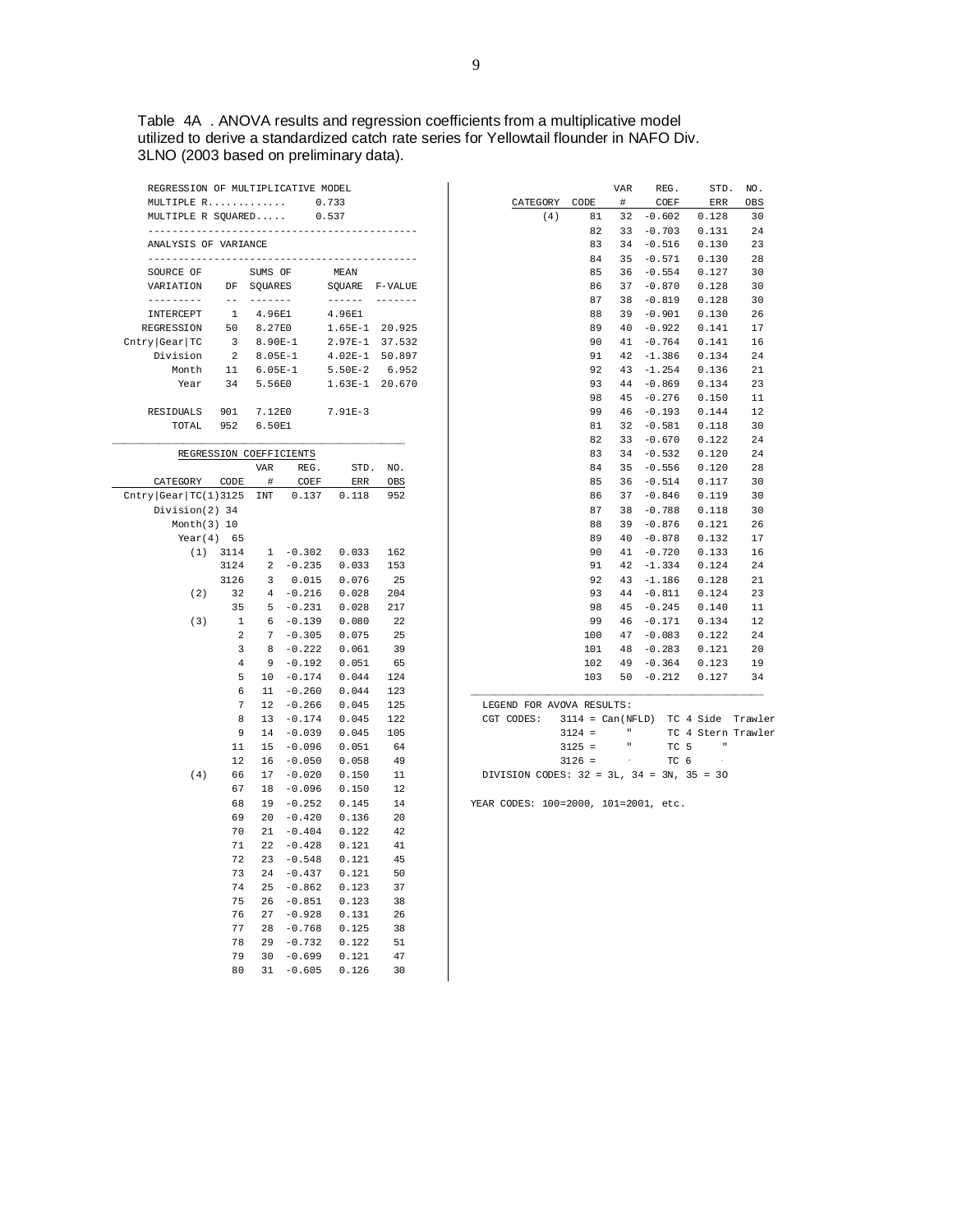Table 4B . Standardized catch rate index for Yellowtail flounder in NAFO Div. 3LNO from a multiplicative model utilizing HOURS FISHED as a measure of effort. (2003 based on preliminary data).

#### PREDICTED CATCH RATE

|      |           | LN TRANSFORM |       | RETRANSFORMED |       |        | % OF CATCH IN |
|------|-----------|--------------|-------|---------------|-------|--------|---------------|
| YEAR | MEAN      | S.E.         | MEAN  | S.E.          | CATCH | EFFORT | THIS ANALYSIS |
|      | $----$    | ----         | ----  |               |       |        |               |
| 1965 | 0.1368    | 0.0139       | 1.143 | 0.134         | 3075  | 2690   | 39.5          |
| 1966 | 0.1168    | 0.0120       | 1.122 | 0.123         | 4185  | 3731   | 32.7          |
| 1967 | 0.0410    | 0.0127       | 1.039 | 0.117         | 2122  | 2042   | 44.0          |
| 1968 | $-0.1150$ | 0.0096       | 0.891 | 0.087         | 4180  | 4694   | 52.6          |
| 1969 | $-0.2836$ | 0.0072       | 0.753 | 0.064         | 10494 | 13930  | 30.8          |
| 1970 | $-0.2675$ | 0.0036       | 0.767 | 0.046         | 22814 | 29745  | 54.4          |
| 1971 | $-0.2913$ | 0.0034       | 0.749 | 0.044         | 24206 | 32318  | 58.4          |
| 1972 | $-0.4112$ | 0.0032       | 0.664 | 0.038         | 26939 | 40545  | 53.9          |
| 1973 | $-0.2997$ | 0.0031       | 0.743 | 0.041         | 28492 | 38357  | 74.4          |
| 1974 | $-0.7249$ | 0.0037       | 0.485 | 0.030         | 17053 | 35133  | 82.0          |
| 1975 | $-0.7139$ | 0.0035       | 0.491 | 0.029         | 18458 | 37608  | 72.1          |
| 1976 | $-0.7909$ | 0.0054       | 0.454 | 0.033         | 7910  | 17423  | 60.5          |
| 1977 | $-0.6307$ | 0.0042       | 0.533 | 0.034         | 11295 | 21183  | 44.4          |
| 1978 | $-0.5949$ | 0.0034       | 0.553 | 0.032         | 15091 | 27296  | 61.5          |
| 1979 | $-0.5624$ | 0.0033       | 0.571 | 0.033         | 18116 | 31719  | 73.0          |
| 1980 | $-0.4687$ | 0.0048       | 0.627 | 0.043         | 12011 | 19162  | 65.1          |
| 1981 | $-0.4653$ | 0.0047       | 0.629 | 0.043         | 14122 | 22452  | 73.6          |
| 1982 | $-0.5658$ | 0.0055       | 0.569 | 0.042         | 11479 | 20188  | 48.2          |
| 1983 | $-0.3796$ | 0.0050       | 0.685 | 0.048         | 9085  | 13260  | 50.2          |
| 1984 | $-0.4341$ | 0.0053       | 0.649 | 0.047         | 12437 | 19172  | 54.7          |
| 1985 | $-0.4170$ | 0.0042       | 0.660 | 0.043         | 13440 | 20357  | 50.6          |
| 1986 | $-0.7328$ | 0.0045       | 0.481 | 0.032         | 14168 | 29433  | 62.5          |
| 1987 | $-0.6822$ | 0.0043       | 0.506 | 0.033         | 13420 | 26502  | 66.4          |
| 1988 | $-0.7640$ | 0.0050       | 0.466 | 0.033         | 10607 | 22738  | 57.1          |
| 1989 | $-0.7854$ | 0.0080       | 0.456 | 0.041         | 5009  | 10986  | 40.0          |
| 1990 | $-0.6273$ | 0.0078       | 0.534 | 0.047         | 4966  | 9298   | 45.8          |
| 1991 | $-1.2490$ | 0.0060       | 0.287 | 0.022         | 6642  | 23138  | 48.0          |
| 1992 | $-1.1171$ | 0.0063       | 0.327 | 0.026         | 6809  | 20791  | 59.4          |
| 1993 | $-0.7324$ | 0.0059       | 0.481 | 0.037         | 6747  | 14020  | 68.4          |
| 1998 | $-0.1393$ | 0.0102       | 0.869 | 0.087         | 3739  | 4303   | 91.3          |
| 1999 | $-0.0563$ | 0.0085       | 0.945 | 0.087         | 5746  | 6081   | 94.2          |
| 2000 | 0.0509    | 0.0052       | 1.054 | 0.076         | 9423  | 8943   | 99.2          |
| 2001 | $-0.1714$ | 0.0052       | 0.844 | 0.061         | 12240 | 14509  | 96.5          |
| 2002 | $-0.2259$ | 0.0056       | 0.799 | 0.060         | 9958  | 12467  | 98.0          |
| 2003 | $-0.0754$ | 0.0040       | 0.929 | 0.059         | 13820 | 14873  | 91.3          |

AVERAGE C.V. FOR THE RETRANSFORMED MEAN: 0.075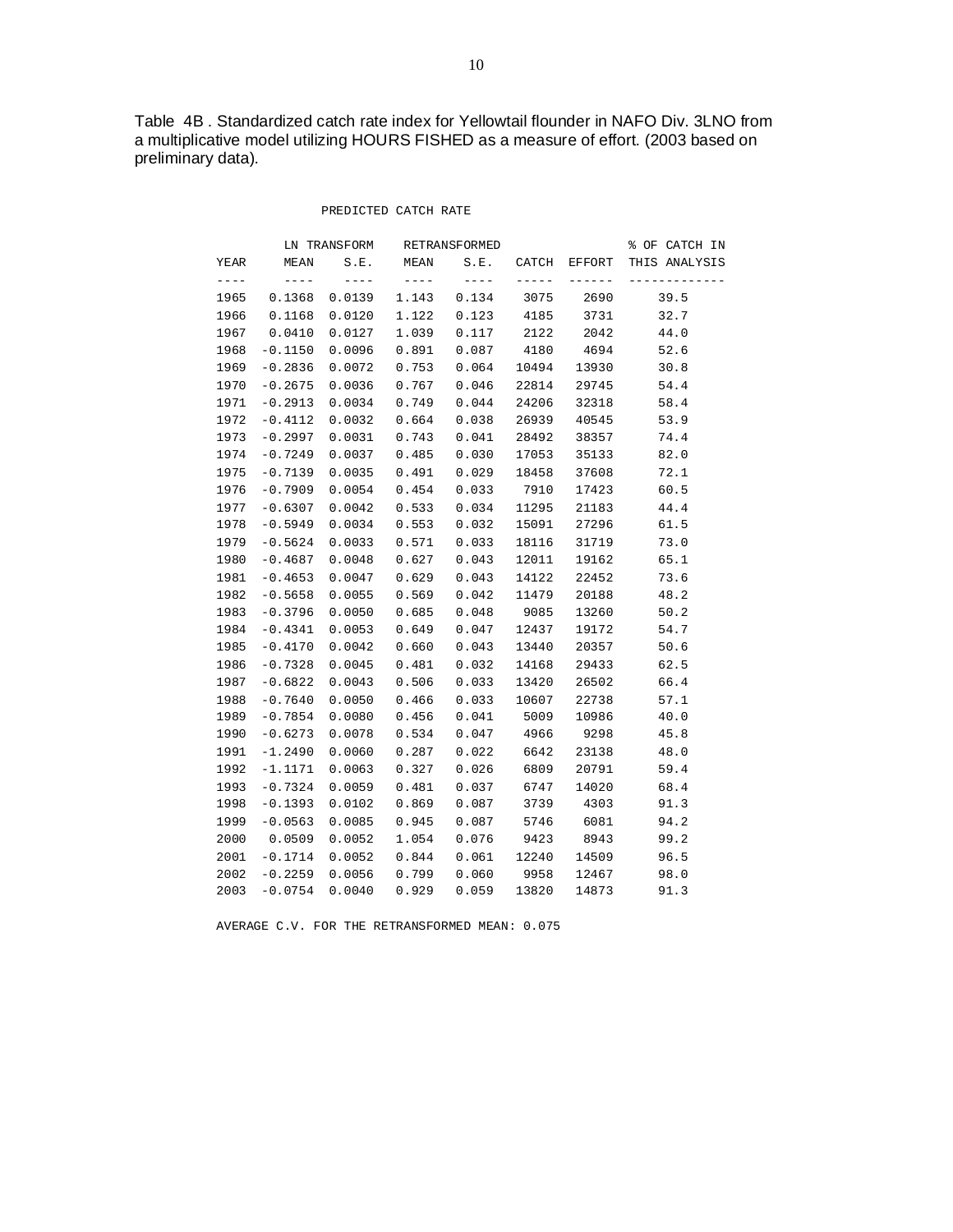

Fig 1. Length frequency of Canadian catches of yellowtail flounder in Div 3LNO in 2002 and 2003.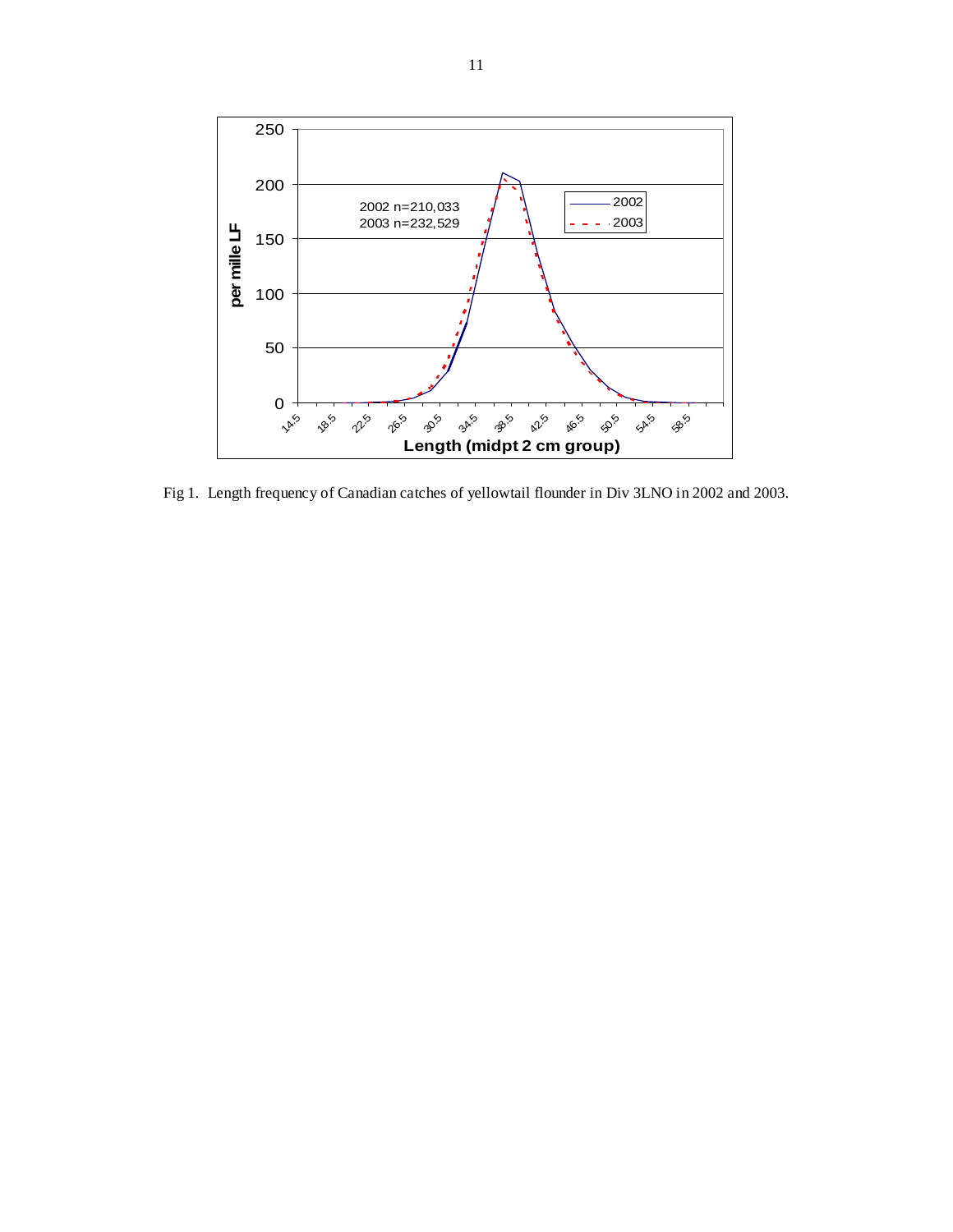

Fig. 2. Yellowtail flounder fishing grounds, Canadian vessels, 2000-03. Colours depict density of fishing effort (sets per sq. km).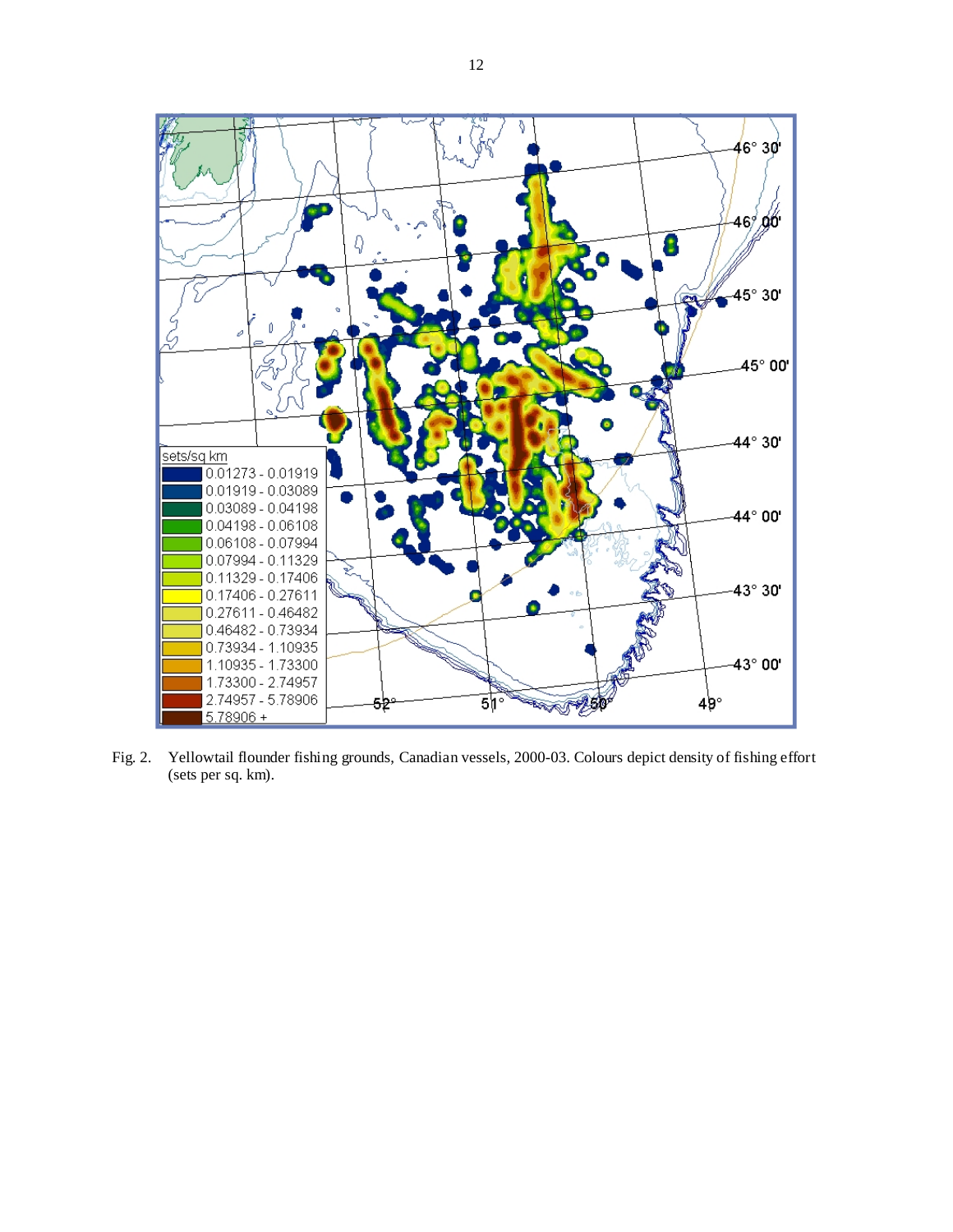

Fig. 3. Yellowtail flounder fishing grounds, Canadian vessels. Colours depict density of fishing effort (sets per sq. km). See Fig. 2 for legend.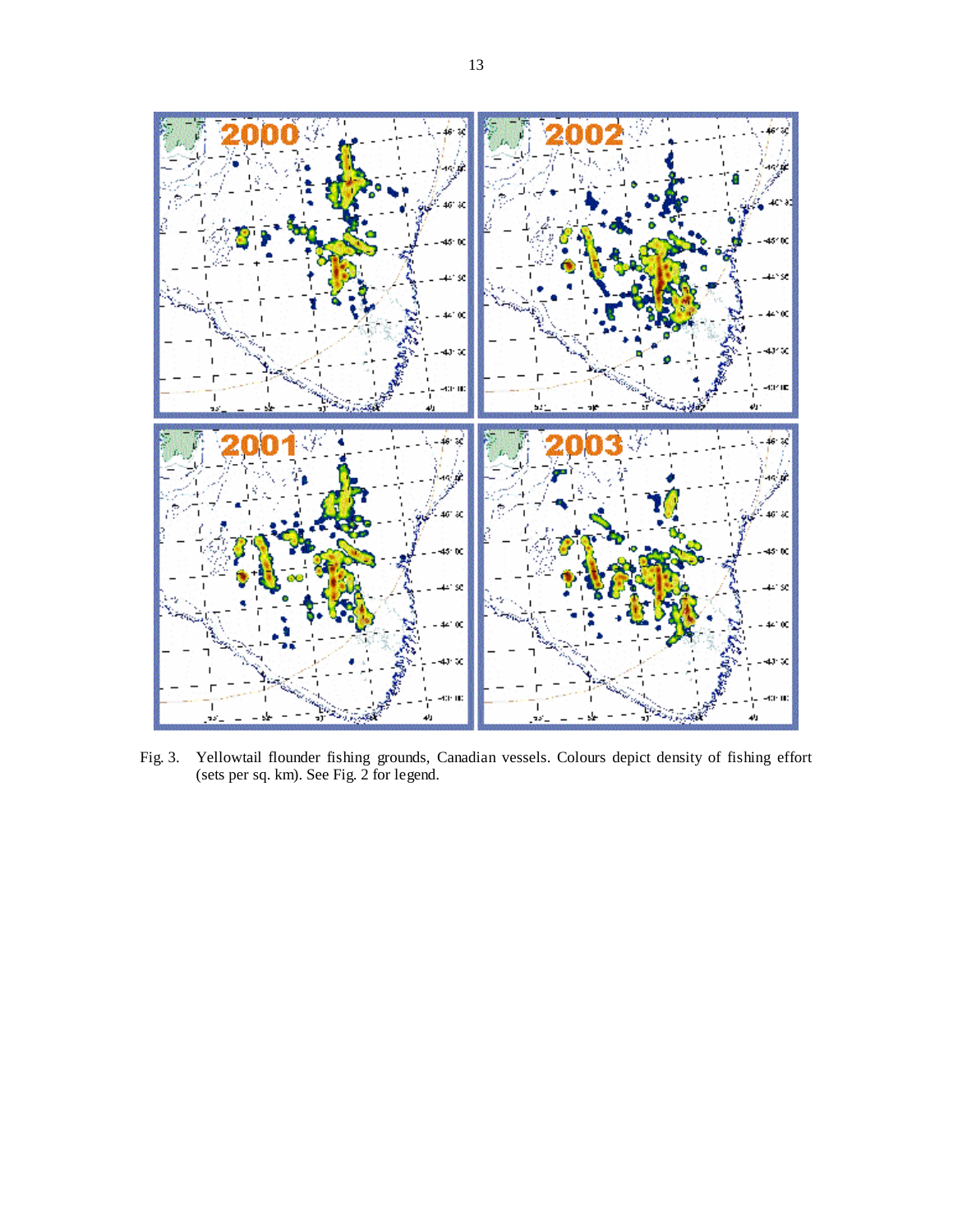

Fig. 4. Fishing grounds 2000-2003 combined, Canadian vessels, depicting catch rate (tons per hour, unstandardized) of yellowtail flounder.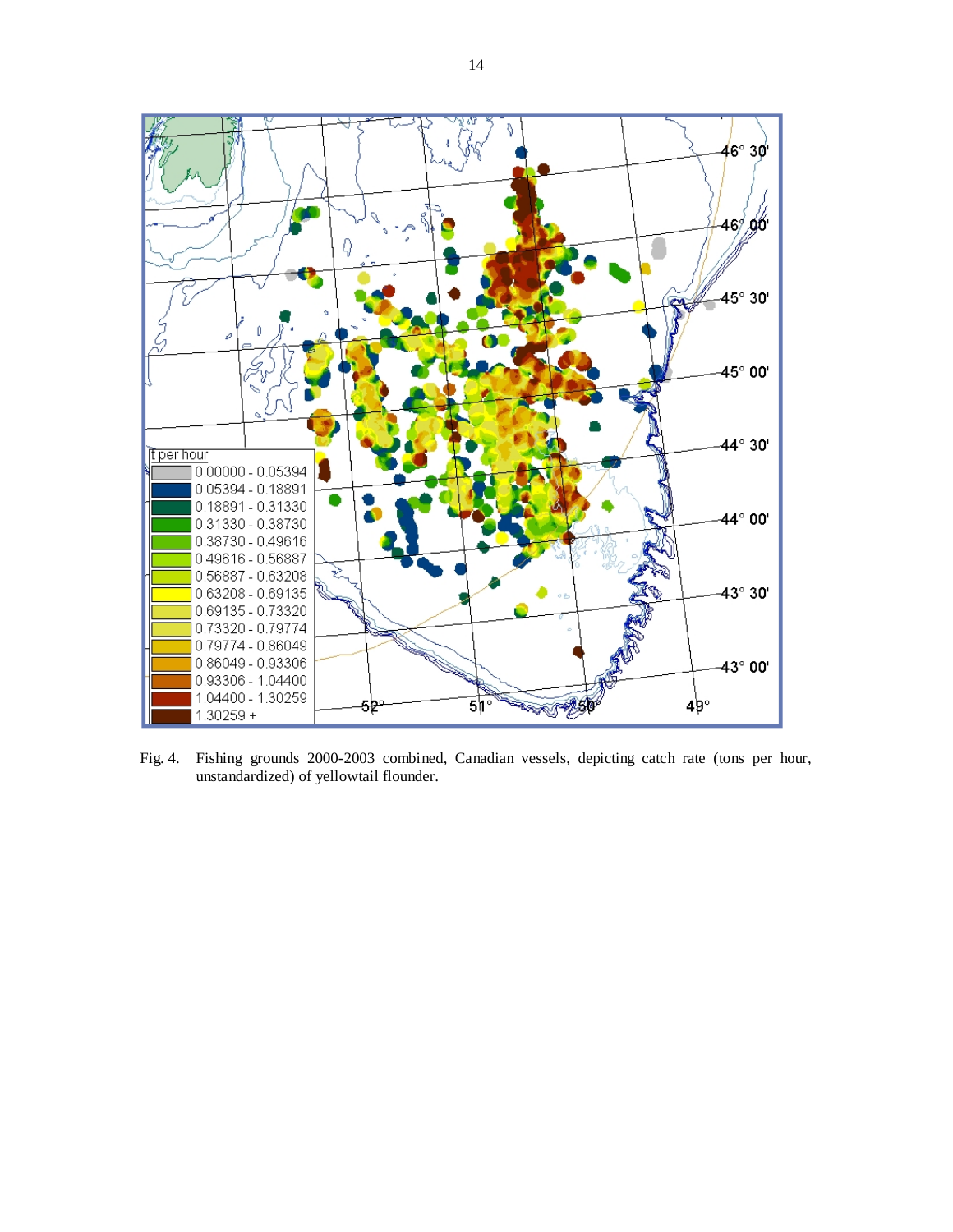

Fig. 5. Fishing grounds 2000-2003, Canadian vessels, depicting catch rate (tons per hour, unstandardized) of yellowtail flounder.